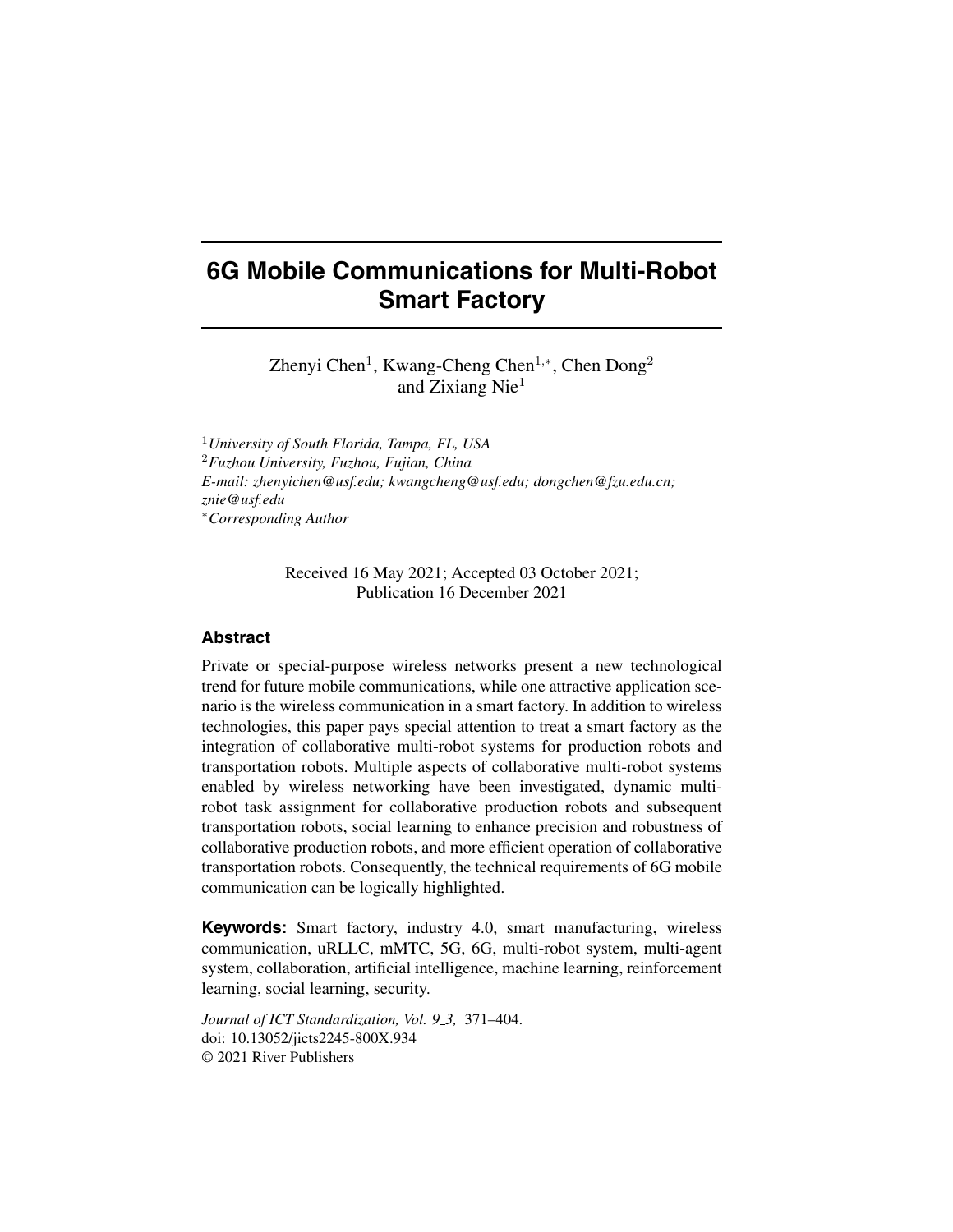# **1 Introduction**

With massive machine-type communication (mMTC) and ultra reliable and low-latency communication (uRLLC) as the two pillar technologies [\[1](#page-22-0)[–3\]](#page-22-1), private networking has emerged as a penitential application scenario for 5G and beyond. In light of the nature of mMTC and uRLLC, and rapid advances of artificial intelligence (AI), communication for collaborative smart machines such as autonomous vehicles and robots suggests a new communication scenario, communication for AI, which applies private or special-purpose mobile network architecture.

As mobile communication and AI shall elevate human society to digital society, Industry 4.0, particularly smart manufacturing, indicates further satisfaction of human life along this trend.

Smart manufacturing aims to facilitate the production flow and process more flexible, versatile, and adaptable to the rapid-changing market demands [\[4,](#page-22-2) [5\]](#page-22-3). Smart manufacturing plays an important role in Industry 4.0, covering three aspects, supply-demand, logistics and smart factory [\[4\]](#page-22-2). The major technological challenge lies in realization of smart factories. As [\[6\]](#page-22-4), robots play the central role in industrial engineering. Furthermore, collaborative robots are necessary to implement the smart industrial systems, to form a complex robotic ecosystem of dynamic motions in AI control [\[7\]](#page-22-5). Considering the fundamental functionalities and in-feasibility of centralized control, a smart factory can be viewed as collaborative multi-robot systems of two classes of collaborative robots, production robots and transportation robots [\[4\]](#page-22-2).

As illustrated in Figure [1,](#page-2-0) customers' demands and market trends are analyzed in the cloud side. Market analysis is generated with big data. With the logistics information from the supply chain production plan can be developed and adjusted. For smart manufacturing, the production plan can be dynamically adjusted at any time [\[8\]](#page-22-6). With the advance of wireless communication, the smart factory is flexible to be reconfigured and adjusted to form a production flow according to the users requirements. Moreover, wireless communication is more robust to the harsh external environment in the factory, such as strong electromagnetic, critical heat, undamped vibrations and humidity [\[9,](#page-23-0) [10\]](#page-23-1). Better cost efficiency also promote the wide use of wireless communication in smart factory.

In the past few years, the fifth generation (5G) mobile communication technology has made revolutionary progress and become the main technology of wireless communication [\[11\]](#page-23-2). The 5G is expected to network all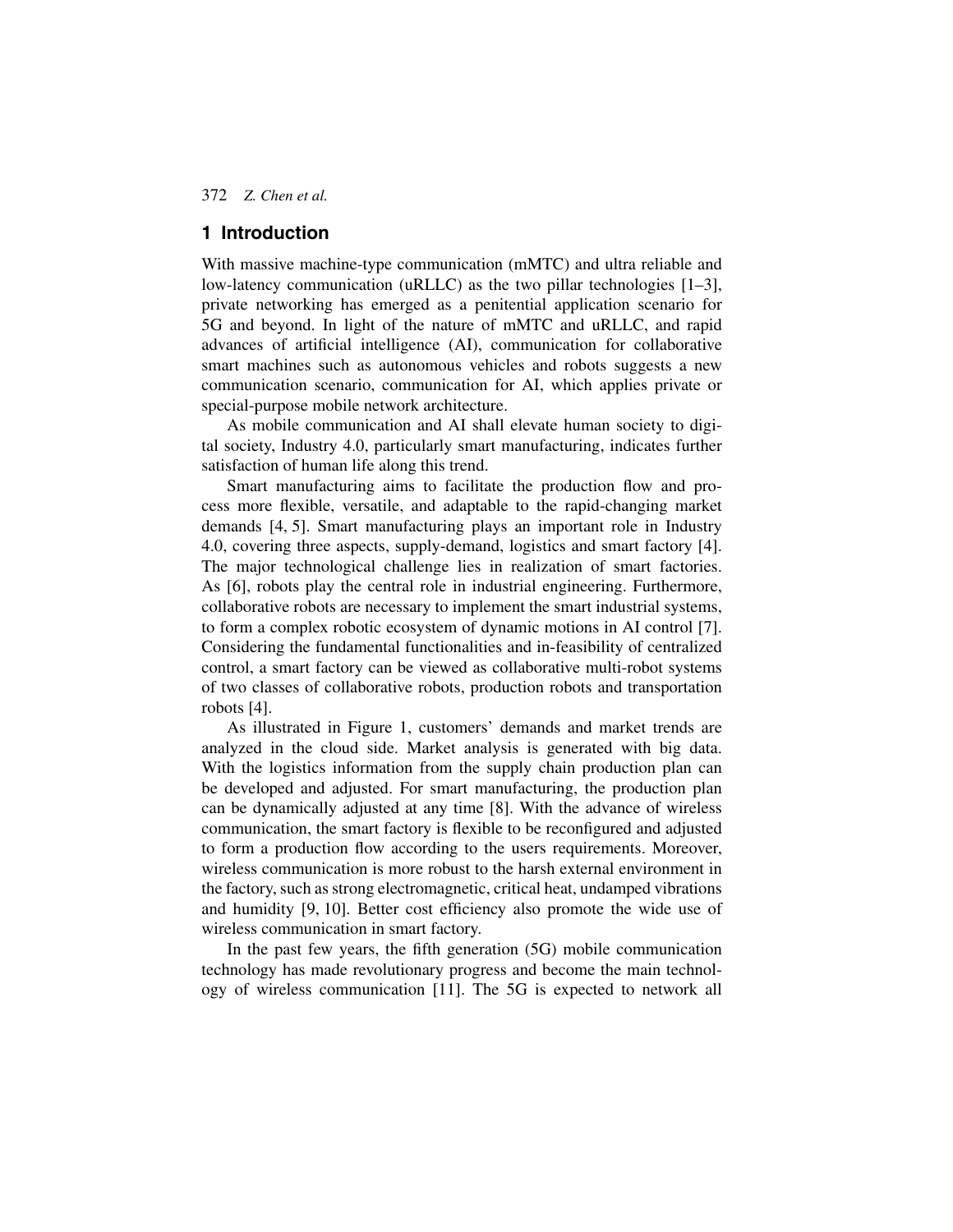

<span id="page-2-0"></span>**Figure 1** Demand-driven mass customized smart manufacturing in Industry 4.0.

kinds of devices, sensors, actuators and machines in the factory [\[11](#page-23-2)[–13\]](#page-23-3). However, smart factory put forward significant challenges to the wireless communication especially to the reliability and latency. The requirement for real-time configuration to production robots, sensor fusion for mobile robot, and collaborating among multi-robot systems, which require a higher datarate, more reliability, and ultra low-latency may exceed even the capabilities of the 5G systems. The networked robots serve as critical sources of big data that helps inform decision making in the multi-robot systems [\[4\]](#page-22-2). The reliable high-throughput connectivity across thousands of devices with submillisecond response times in the smart factory. How to innovate wireless technology to meet the evolving and stringent requirements of smart factory presents a technology opportunity for the sixth generation (6G) mobile communication [\[4,](#page-22-2) [13,](#page-23-3) [14\]](#page-23-4).

The main goal of this paper is we present a frame of smart factory as multi-robot systems that incorporates production robots and mobile transportation robots, wireless networks, sensors, and clouds. The smart factory can be view as wireless networked multi-robot systems to realize customization with the support of collective intelligence and mobile intelligence. Due to the limit of 5G wireless communication, 6G wireless communication is regarded as key feature to realizing smart factory. The paper analyzes the requirements of the wireless network technology and concludes the smart factory as a use case of 6G wireless communication.

The organization is as follows: Section 2 puts forward 5G and 6G technologies for smart factories. A scenario of smart factory as wireless networked multi-robot systems is illustrated in Section 3. The flexible production flow is enabled by wireless network technology is presented in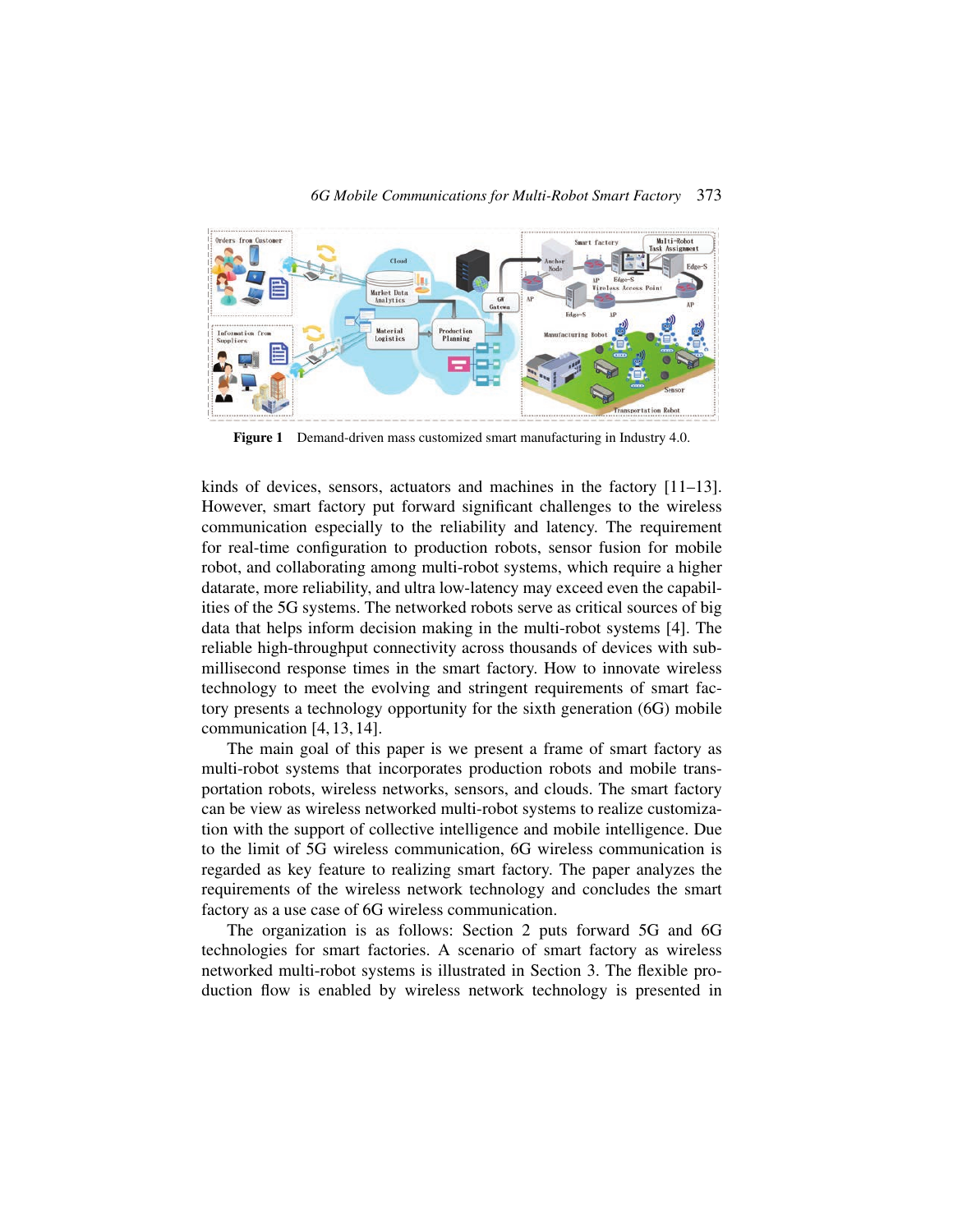Section 4. Requirements to 6G to improve collaborative multi-robot systems are discussed in Section 5 and 6 respectively. Section 7 is the conclusion.

# **2 5G and Beyond 5G Technology for Smart Factories**

The 5G mobile communication techniques were developed target at the critical industrial applications such like factory automation. The three key components are enhanced mobile broadband (eMBB), massive machine-type communication (mMTC), and ultra-reliable and low-latency communication (uRLLC). The factory automation has been greatly benefited from the radical changes by the most recent 5G development [\[4,](#page-22-2) [10,](#page-23-1) [13\]](#page-23-3). Several applications of industrial wireless communication have been studied [\[10,](#page-23-1) [15](#page-23-5)[–17\]](#page-23-6). AIbased technologies are the typical feature of 6G network [\[11,](#page-23-2) [18\]](#page-23-7) which aims to meet rigorous ultra reliable and low latency communications wireless network service needs, and beyond, achieving high flexibility, reliability, security and energy efficiency [\[19\]](#page-23-8). With the key features, such like high bandwidth, mobility, reliability, and low latency, the application prospects of 5G and beyond wireless communication technology in smart factory is clearly a trend.

## **2.1 Massive Machine-type Communication**

Machine-Type Communication (MTC) have been developed in 3GPP (3rd Generation Partnership Project) [\[1,](#page-22-0) [20\]](#page-24-0). The technical challenge is deal with massive number of connections from MTC devices and the extension of coverage of MTC devices in a large geographical environment [\[2\]](#page-22-7). To satisfy the needs of factory automation, each device may play multiple roles among the sensors, the decision maker and the action executor. Therefore, the ultimate goal of Machine to Machine (M2M) communications is to provide scrupulous connections among all MTC devices [\[20\]](#page-24-0). A key feature of the Internet of Things (IoT) is the huge number of connected devices which is the first challenge to deal with [\[21\]](#page-24-1). Several papers have studied the mMTC (massive Machine Type Communications) application for the smart city and smart manufacturing which relied on sensing and monitoring with applying the IoT [\[22–](#page-24-2)[27\]](#page-24-3).

Smart factory is an important application of mMTC [\[28\]](#page-24-4) developed a simple mode to understand how MTC can be applied for the smart factories. The paper indicated a base station is able to support up to 1400 MTC devices with no more than 70 ms access delay and the 0.9 success rate by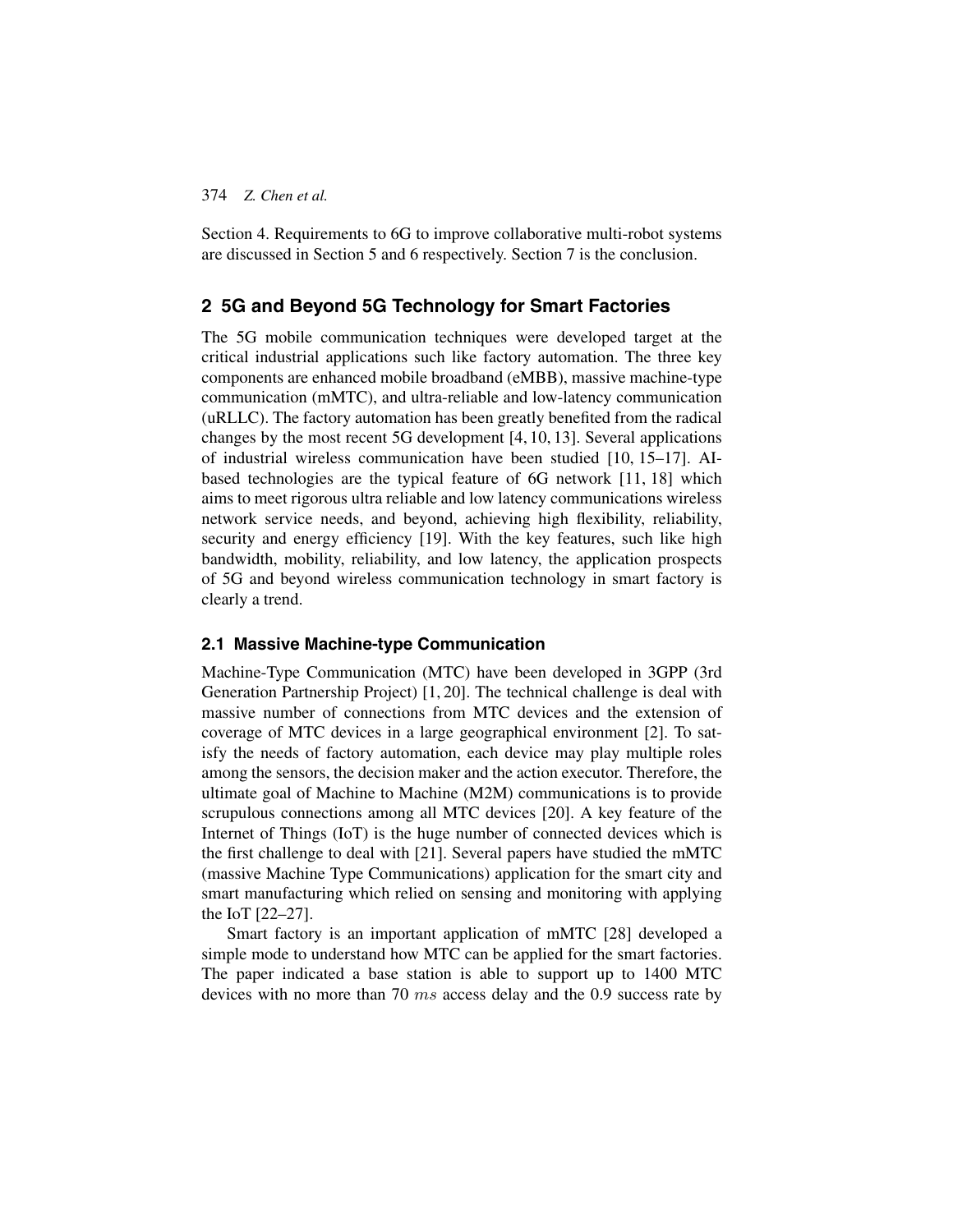using RACH channel and  $1K$  bits per packet. Study shows there are still not sufficient to satisfy the requirements for reliable information and data privacy in most scenarios of smart factories.The researchers are looking into a new generation of wireless networks, such like 6G communication, to meet the need for fully connected, intelligent factory [\[13,](#page-23-3) [29\]](#page-24-5).

## **2.2 Ultra-reliable and Low-latency Communication**

As one of the important technologies in 5G, Ultra-reliable and Low-latency Communication (uRLLC) supports the mission-critical applications, such as factory automation and autonomous vehicles. Low-latency communication allowing faster uplink and downlink transmissions by introducing short transmission time slots. This reliable transmission is for the requirement of closed-loop control of robots in the smart factory. The safety and reliable deployment of autonomous vehicles also must rely on ultra-low latency wireless networking to keep end-to-end networking latency down to 1 ms range [\[3\]](#page-22-1). Real-time communication services for delivering control, sensing and actuation information are typical application scenarios of uRLLC so that end-to-end networking latency becomes more and more important than other features in Quality-of-Service (QoS) in wireless networking [\[22–](#page-24-2)[27,](#page-24-3) [30,](#page-24-6) [31\]](#page-24-7).

In the smart factory, the requirements for real-time control are important for both the production robots and transportation robots. smart factory for Industry automation examples with time-critical process optimization are discussed in [\[32–](#page-25-0)[34\]](#page-25-1). In such application scenarios, the information of the sensors about their status need to be delivered to the controller and actuator within a latency less than  $1 \, ms$  for the real-time control. Several papers also discussed the issues of the network control under uncertainty [\[35–](#page-25-2)[37\]](#page-25-3). The requirements of the communication, such as delay and packet loss, can be quite extreme and must be taken into consideration when deploy wireless network technologies [\[38,](#page-25-4) [39\]](#page-25-5).

# **3 Smart Factory as Wireless Networked Multi-robot Systems**

The development of information technology has promoted the development of Industry 3.0, especially the automated production line has adopted robots instead of human labor for mass production. In factory automation, tasks are assigned to production robots following certain sequences for different products. The production robots form a multi-robot system (MRS) that collaborate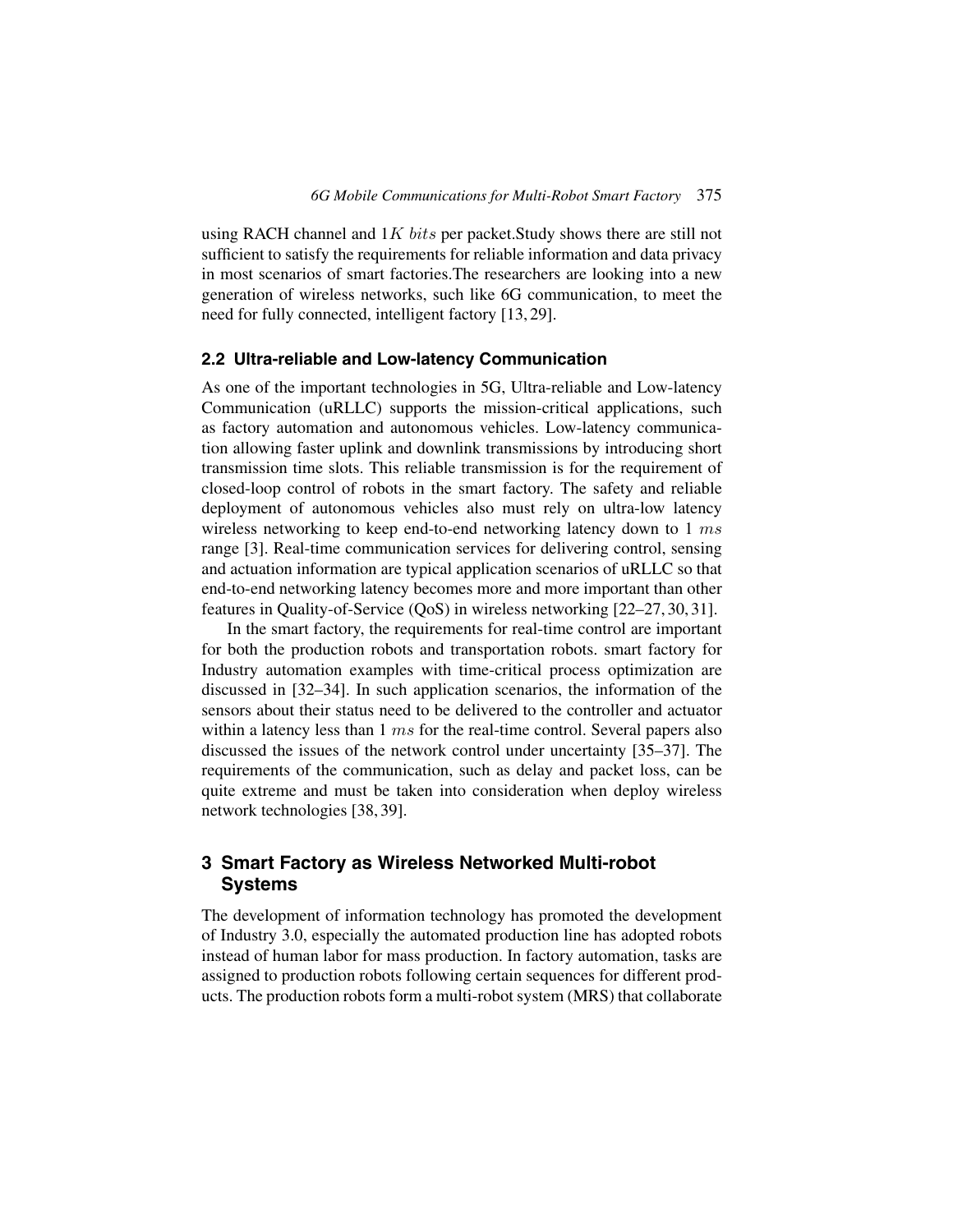for same production goal. Another team of robots in is transportation robots, which is also known as autonomous guided vehicles (AGVs), that also form an important part of the MRS [\[4\]](#page-22-2).

In Industry 4.0, the smart manufacturing tends to provide smaller batch production according to the demand of different users [\[40–](#page-25-6)[42\]](#page-25-7). A wider range of technology namely artificial intelligence (AI) robotics, Industrial Internet of Things (IIoT), intelligent sensors, augmented reality (AR), cloud computing, edge computing, big data, and digital fabrication, which will facilitate smart factory that aim at the rapid production of variety of small batches products. In such a smart factory, the production lines will be in a more flexible way that are required to work in a more complex, less structured and subject to more frequent changes than the fixed production lines in Industry 3.0. The robots in the smart factory should be able to collaborate with each other thus form a wireless networked multi-agent system (MAS) [\[43,](#page-26-0) [44\]](#page-26-1).

Depend on demands from remote customers, smart factory defines the production goals and executes high flexible and efficient multi-robot operations [\[4,](#page-22-2) [45\]](#page-26-2). These operations refer to multi-robot tasks assignment (MRTA), energy-efficiency production, robots collaboration based on computing, etc. [\[5,](#page-22-3) [46\]](#page-26-3), mainly involved in production robots and transportation robots [\[4\]](#page-22-2). Each robot (agent) makes decisions locally and collaboratively with others through wireless networks [\[47\]](#page-26-4) to realize the flexible and efficient mass customized production. Essentially, smart factories are constructed by wireless networked multi-robot systems.

#### **3.1 Holistic View of Smart Factory in Industry 4.0**

A key feature of smart factory is the flexible and adaptable of the production. Changing demands from customers require rapid response from the smart manufacturing in Industry 4.0. Flexible arrangement of production flows for several products will be made to facilitate smart manufacturing. The smart manufacturing process consists of three main stages as Figure [1](#page-2-0) described. Firstly, a portfolio of products is generated based on the online big data analysis on the market. Secondly, the logistics of the acquired components and materials are executed through the online methodology. Finally, the production goal and arrangement of multi-robot processes are developed for the production in the smart factory [\[5,](#page-22-3) [45\]](#page-26-2). The production is dynamically adjusted to different user demands from the market in a real-time way with the support by big data, artificial intelligence, robotics, and wireless networking technology.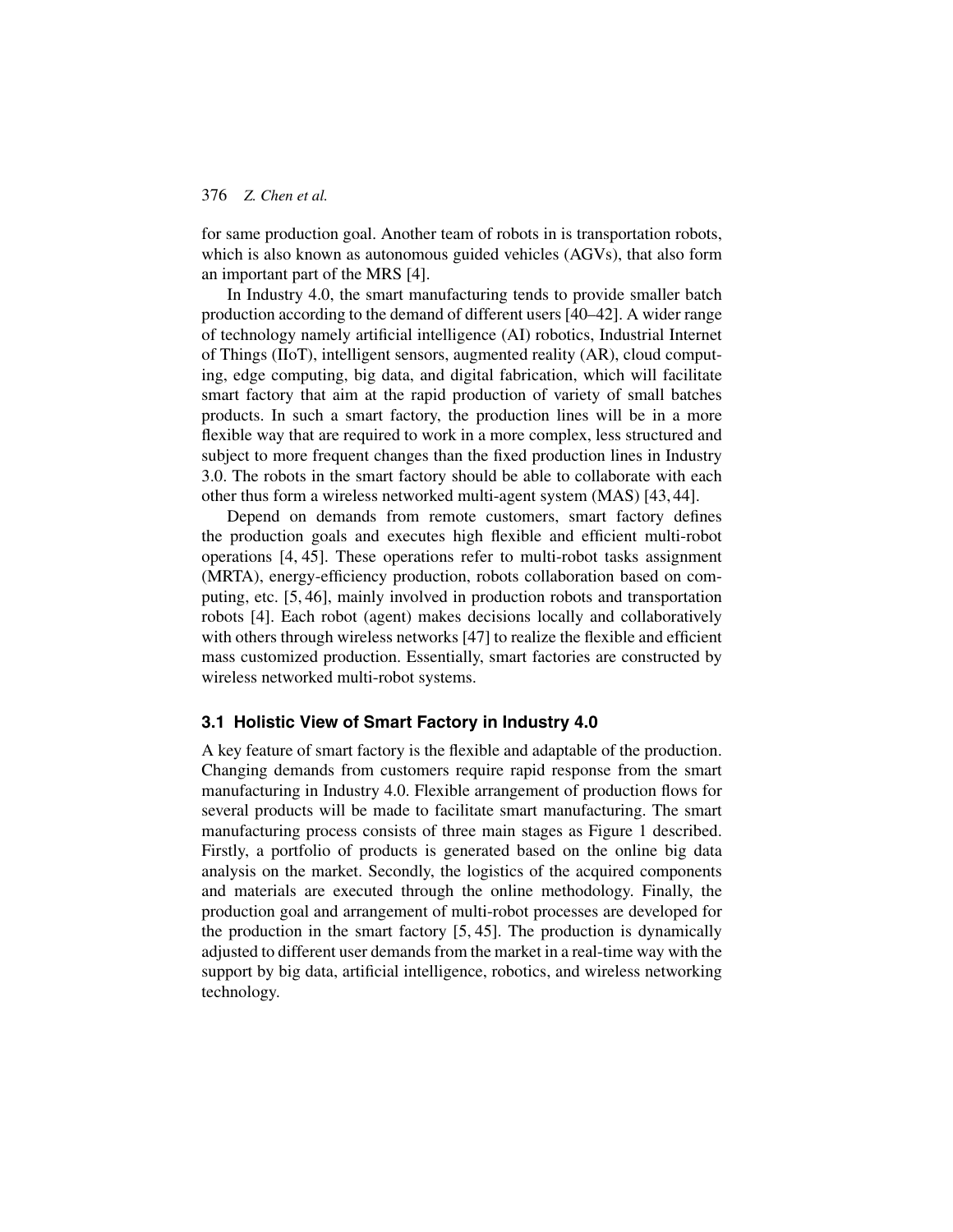



<span id="page-6-0"></span>**Figure 2** The holistic architecture of a smart factory enabling 6G mobile communications.

Undoubtedly, smart factory is the key component of smart manufacturing. Figure [2](#page-6-0) gives the holistic architecture of a smart factory enabling 6G mobile communications. The smart factory consists of four parts, core network, radio access network (RAN), offline machine learning network, and mobile nodes (agents/robots).

There are two classes of robots that enable the flexible production in smart factory. One class is the production robots on production lines that provide the adaptability of production. The other is the AGVs that enable flexible production flows in the smart factory. These robots in smart factory form multi-robot systems (MRSs). In other words, the production robots and transportation robots work together for the maximum flexibility and high efficiency. These robots receiving instructions from the control center, making decisions based on data, or collaborating with other robots are all through the wireless network.

What's more, the communication between the entire smart factory and the decision data from customer demands, the communication between factory and the remote-end cloud computing devices or the near-end edge/fog computing devices, and the communication between factory and the logistics all need to rely on wireless networks.

#### **3.2 Reconfigurable Production Lines**

The cooperative assembly methodologies are leading the industry automation. A production line usually consists of the cooperate assembly robots. The traditional control systems are not capable of high-level adaptability. The robots on the production line is set up in a fixed way for a certain product for mass production and lack intelligent design to fulfill the requirement of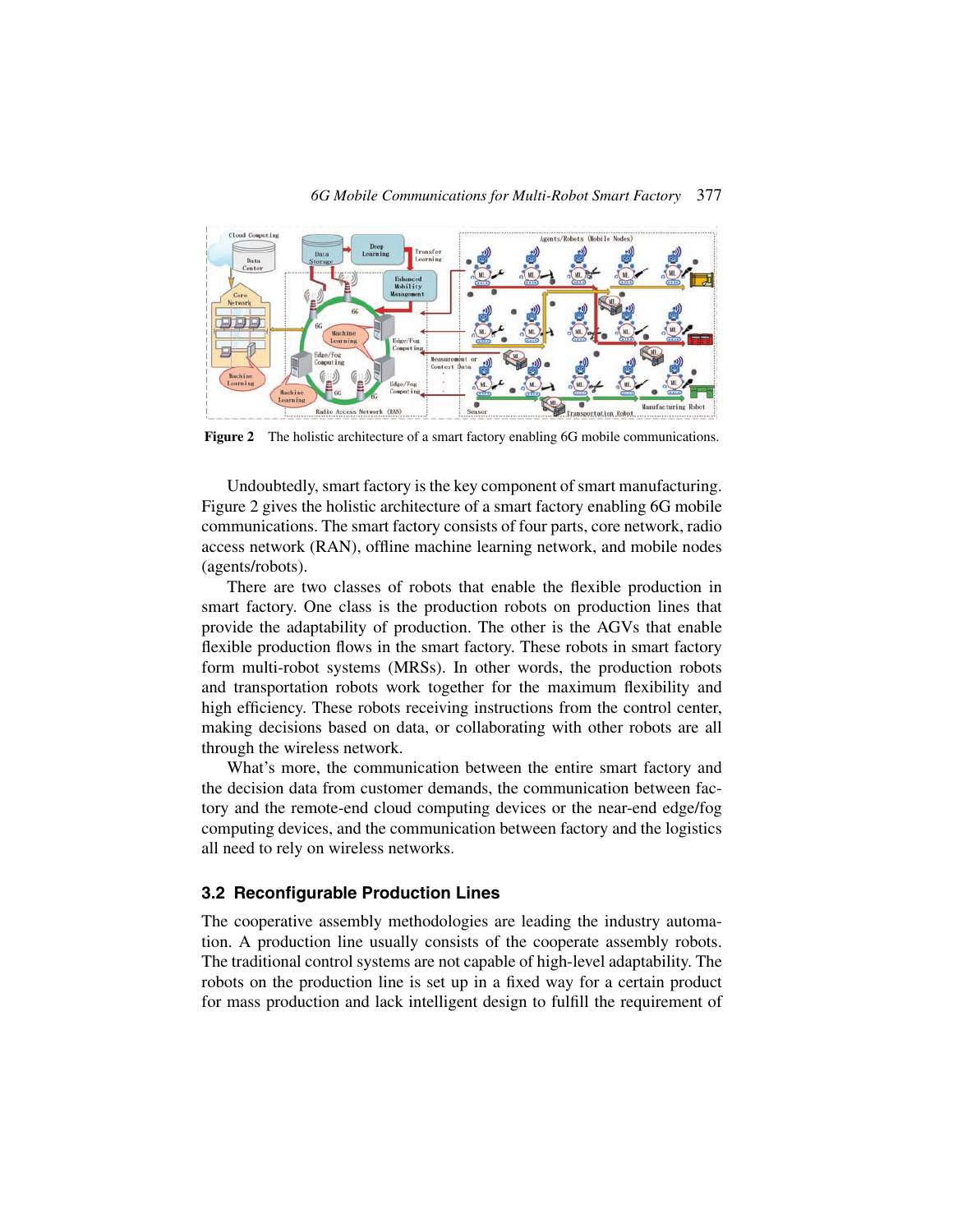

**Figure 3** Reconfigurable production lines.

<span id="page-7-0"></span>dynamic reconfiguration [\[41,](#page-25-8) [42\]](#page-25-7). For smart manufacturing, it is necessary to reduce configure time and cost for robots that are engaged in more frequent changes than the traditional fixed production line [\[40\]](#page-25-6). Sensors and software capabilities are making the new generation of robots smarter [\[40,](#page-25-6) [41\]](#page-25-8). The manufacturing robots are becoming easier for automatic reconfiguring and reprogramming so as to deal with the frequent assignment of assembly tasks. The networked control and deep learning and reinforcement learning skills will be applied to enable the production lines to adapt to the uncertainties and variations in the real environment.

Figure [3](#page-7-0) illustrates the reconfigurable production lines in a smart factory. The left sub-figure is the fixed configuration production lines. The three production lines produce the same products with the same appearance, same color, and same characteristics. To achieve flexible production and maximum utility, the sub-figure on the right is the reconfigurable production lines. With the time-varying production strategy, these robots collaborate to complete different products [\[4\]](#page-22-2) relying on available resources. Consequently, the demand-driven mass customized production can be meet by the reconfigurable production lines.

There are end-effectors which are the working end of the robot arms to execute specific functions. There can be more than fifty cables in motion on the production robot that could be break during the repeated motion of the robot arms. The unexpected breakages of cables will cause serious cost to maintain of production line plus the loss of production. Wireless networks thus are the preferred solution for the production robots in the smart factory. Wifi operating in the unlicensed frequency band could be the preferred solution to the communication method for the control of the robots because of the lower cost [\[9,](#page-23-0) [48\]](#page-26-5).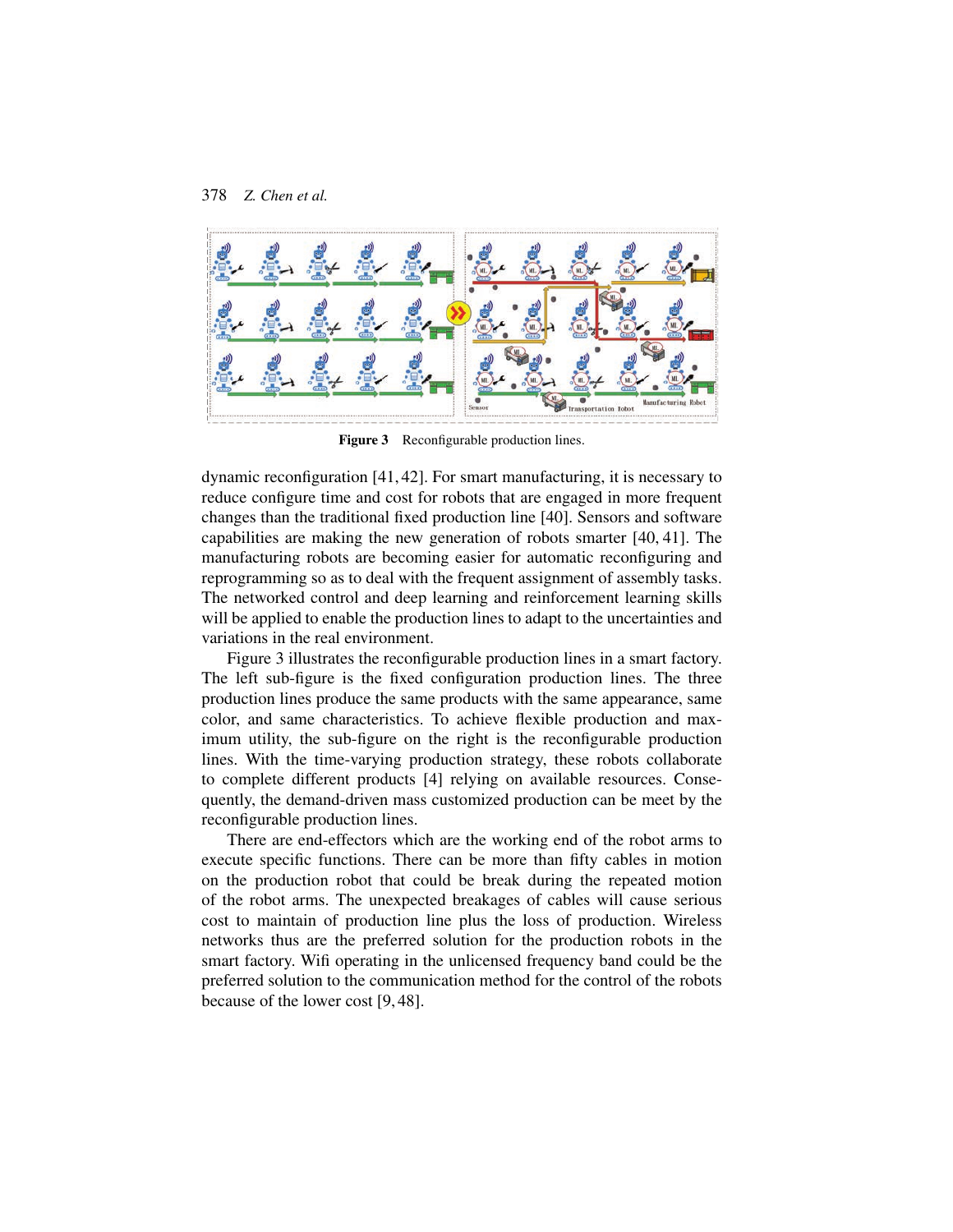## **3.3 Autonomous Guided Vehicles**

During the production in the factory, cost to transport materials, components, and semi-products is always one of the major consideration due to the distributed nature of manufacturing [\[49–](#page-26-6)[51\]](#page-26-7). Autonomous guided vehicles (AGVs) are trackless and generally navigated on the floor of the workshop. Due to the absence of track, the AGVs system can be realized completely with wireless network technologies [\[29,](#page-24-5) [52\]](#page-26-8).

The manufacturing response time is also very important to the efficiency of production. In the smart factory, AGVs are widely adopted in the transportation robot system to provide the capability of transport by real-time monitoring, connectivity restore, and collaborative control. The advances of low-latency communication technologies allow AGVs to communicate in a very efficient way [\[48\]](#page-26-5) presented real-time AGVs logistic sorting system in a factory automation application that use. With the routes and data transmission of AGVs optimized centrally by a control center, the moving AGVs report their locations to the center and receive the scheduling paths [\[9\]](#page-23-0) presented an example of wireless AGVs in a smart factory. IEEE 802.11 (WIFI) in the unlicensed 2.4- $GHz$  frequency band is used for the communicatin between AGVs and the control center [\[53\]](#page-26-9) discussed an application of the AVGs that use radio frequency identification for interactions. AGVs thus can be used for the introduction of reconfiguration capabilities and thus form the flexible production flow in smart factory which will improve the performance effectively [\[54\]](#page-27-0).

Figure [3](#page-7-0) shows the work scene of transportation robots. Their tasks are delivering the semi-products to manufacturing robots to form the flexible production flow. The scenarios of AGVs in smart manufacturing show that energy efficiency of control on AGVs should be considered.

## **3.4 Wireless Network in a Smart Factory**

To accomplish the flexible production in smart factory, the reconfigurable production lines, AGVs, and sensors can be organized in ad hoc teams for a given production goal [\[17\]](#page-23-6) discussed a time-sensitive industrial networking protocol stack for communications [\[55\]](#page-27-1) proposed a reliable an fault-tolerant embedded control system for factory automation using Ethernet as the network technology [\[31\]](#page-24-7) indicted that the high-performance communication place a key role in time-sensitive industrial networks. Such technologies leverage the application of both production robots and AGVs which are deployed in a large number in smart factory. Many Industrial Internet of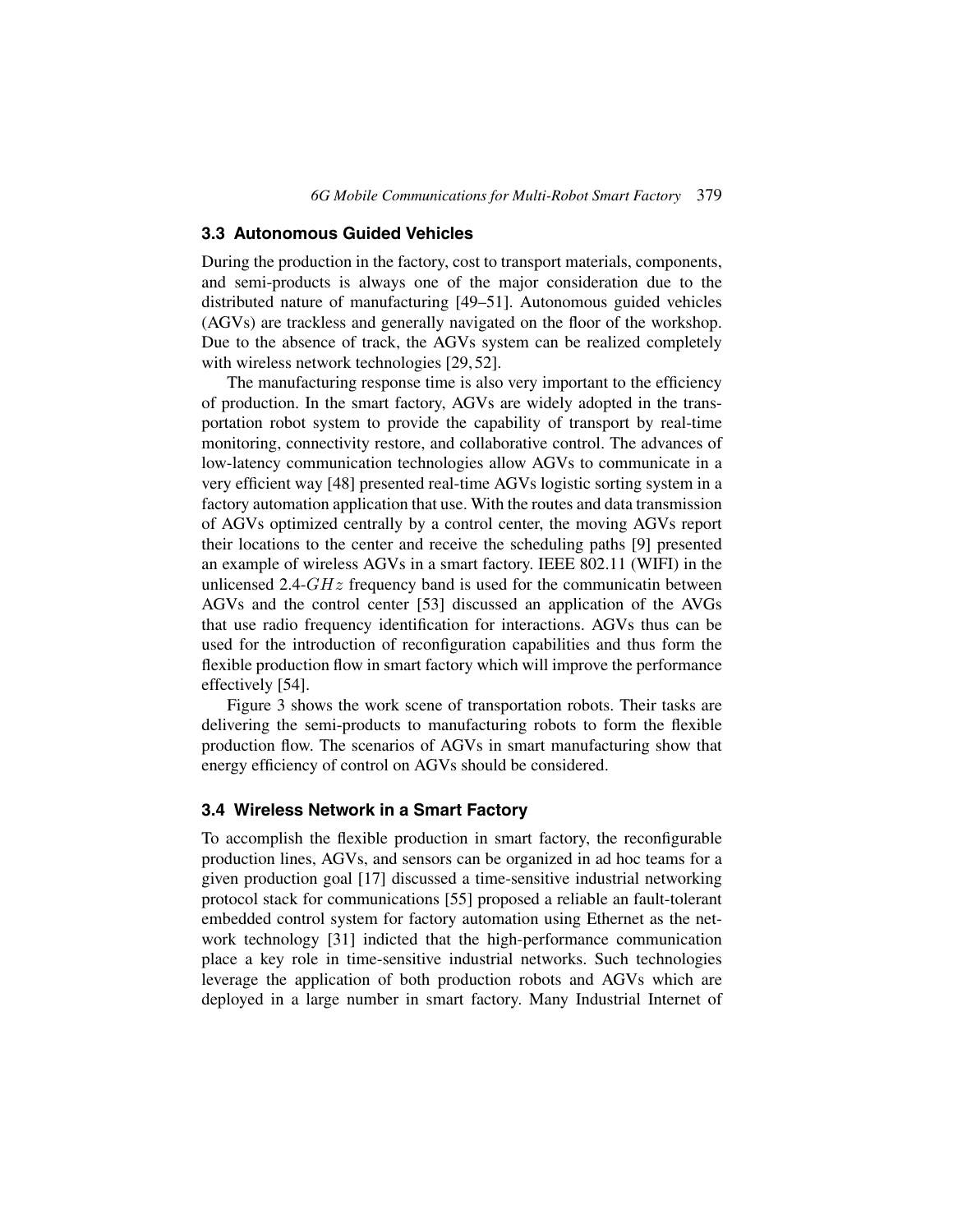<span id="page-9-0"></span>

|  |  | <b>Table 1</b> Key performance requirements to the wireless communications in smart factory |  |
|--|--|---------------------------------------------------------------------------------------------|--|
|  |  |                                                                                             |  |

| Technical         | <b>IMT-2020</b>                       | <b>Motion Control</b> | Mobile Robots       | Manufacturing           |
|-------------------|---------------------------------------|-----------------------|---------------------|-------------------------|
| Requirements      | [60]                                  | [61]                  | [61]                | [57]                    |
| Latency           | $1-10ms$                              | $\langle$ 1 ms        | $\langle$ 1 ms      | $0.1\ ms\ minimum$      |
| Data rate         | $10-100 \, MB/s$                      | Low                   | > 10 Mbps           | ΝA                      |
| Reliability       | N A                                   | ΝA                    | N A                 | $10^{-9}$               |
| Mobility          | $350 - 500 \ km/h$                    | Low                   | $\langle 20 \, m/s$ | Low                     |
| Density           | $10^4 - 10^6$ devices/km <sup>2</sup> | High                  | Low                 | $20-200$ Nodes per cell |
| Energy efficiency | $>90\%$                               | ΝA                    | High                | High                    |

Things (IIoT) architectures and standards have been proposed based on the communication and networking technologies [\[53,](#page-26-9) [56\]](#page-27-5). Without ultra-reliable and low latency wireless networking, flexible MRTA in a smart factory is not possible [\[11,](#page-23-2) [14,](#page-23-4) [57\]](#page-27-4). The main technical requirements are low latency, reliability, mobility, data rate, density (number of nodes/sensors), energy efficiency were suggested as bellow [\[57–](#page-27-4)[62\]](#page-27-6).

The available wireless communication technologies could be coordinated to be solutions for the challenges. Among them, WIFI, Bluetooth, and Zig-Bee are the most popular communication technologies for the AGVs and production robots in the smart factory. While the low-range communication, like NFC and RFID, could be good ways for short distances data exchange. Table [1](#page-9-0) shows some key performances requirements to wireless networking in smart factory suggested by the researchers from academia and industry. 5G new radio wireless cellular system can not fulfill the requirements of high-precision real time communication. Additional communication technologies are needed for realizing smart factories [\[63\]](#page-27-7). The transmission delays that cause the end-to-end (E2E) delay still be the bottlenecks for wireless communication in smart factory. Researchers believe the so-called 6G communication should guarantee the challenges in wireless network design that make smart factory as a use case for 6G [\[11,](#page-23-2) [13,](#page-23-3) [64\]](#page-27-8).

## **4 Real-time MRTA**

Multi-robot task assignment (MRTA) problem in smart factory is assigning the manufacturing operations to the collaborate robots on a production line. The production processes in a factory typically follows a certain flow. The solutions to MRTA in factory automation are restricted to the spacial constrain due to the fixed production lines which means a traditional MRTA considers optimal assignment among the production robots. The smart factory is enabled by wireless networking with adaptability for dynamical appearing production plans. By dynamically deploy the production robots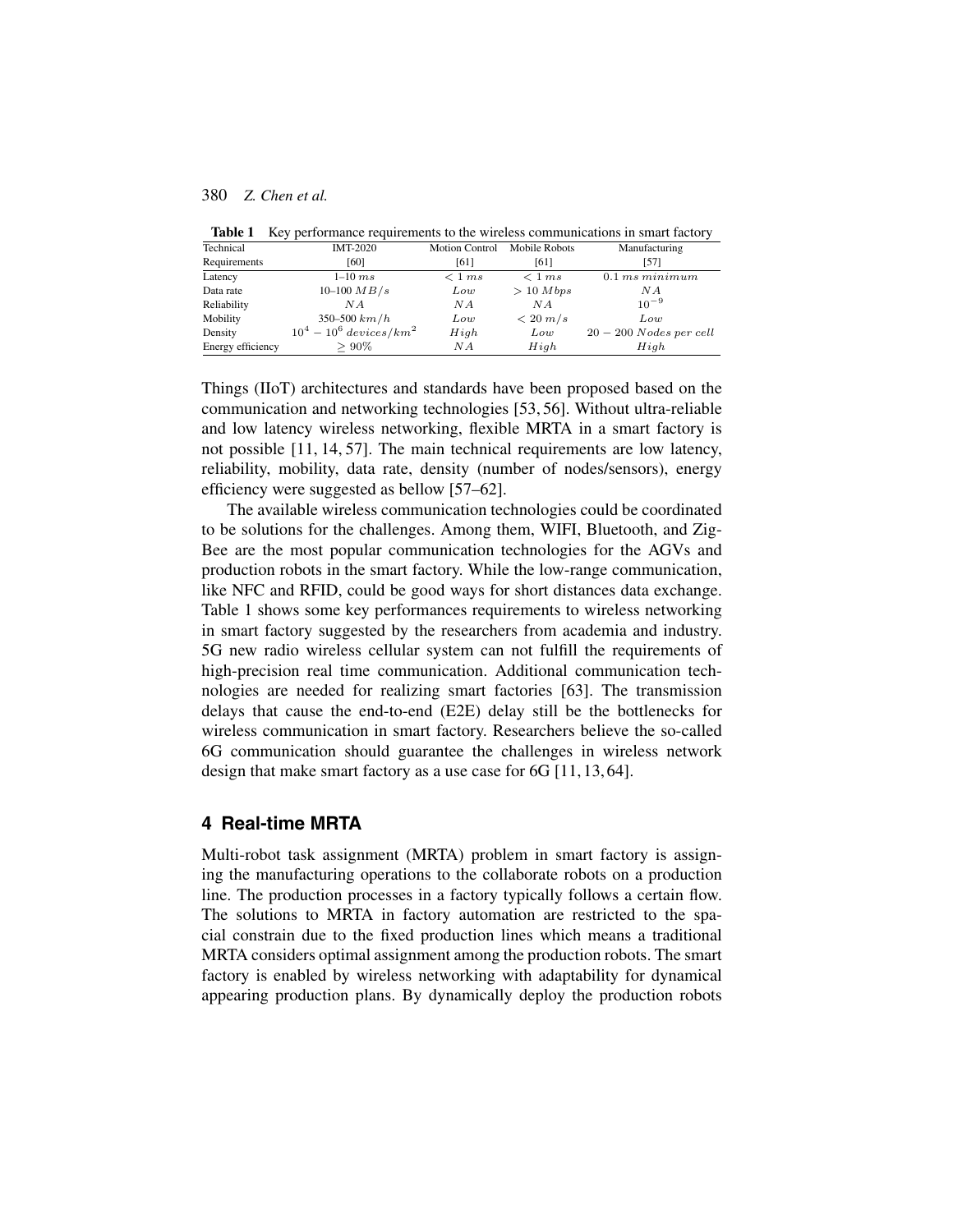and AGVs, flexible production in smart factory can be model as a real-time MRTA problem that will consider the costs to deploying both production robots and AGVs [\[4\]](#page-22-2).

## **4.1 Classic MRTA Problem in Factory Automation**

Classical MRTA problem has been well discussed in [\[65,](#page-28-0) [66\]](#page-28-1). By defining a team of robots, a set of tasks, and a collection of robots' utility, the objective of problem is to find a solution that assign tasks to robots.

By the taxonomy in [\[65\]](#page-28-0), the MRTA problem in factory automation is ST-SR-IA optimal assignment problem. The problem can be described as follows:

Given *m* robots and *n* tasks, each robot is capable of executing a job, the goal is to assign robots to jobs so as to maximize overall expected utility *U* of the system.

## **4.2 Temporal-Spatial Modeling**

In factory automation, the assembly jobs for a production follow a certain sequence, a job can be executed by the assigned robot only after another assigned robot which means temporal constrain to the MRTA problem in factory automation. The production process in the factory then requires a certain flow for each certain product. Then the production lines are set up for some certain products once the production plan was made for mass production in traditional factory automation. The production line are usually fixed after testing till the production plan is finished or some break down happens. To realize the flexible production in smart factory, the production lines are able to be reconfigured quickly and the production flow can be adjusted according to the dynamic change production plans.

Consider a smart factory with  $M$  types of production robots for  $M$ different jobs. Each type robots dedicates to one different job. There are  $N_m$  type-m robots,  $m = 1, 2, ..., M$ , which are represented as  $R_{m,n}$ ,  $n =$  $1, 2, \ldots, N_m$ . As Figure [4](#page-11-0) depicts the geometric arrangement, cost of transportation by AGVs for the production can be determined.  $\omega_{i,j}$  is the real-time multiplexing capability of a production robot.

#### **4.3 Flexible MRTA Problem in Industry 4.0**

Recently, there were some research on the optimization of production suggest different objectives, such like the energy efficiency, in the MRTA problem in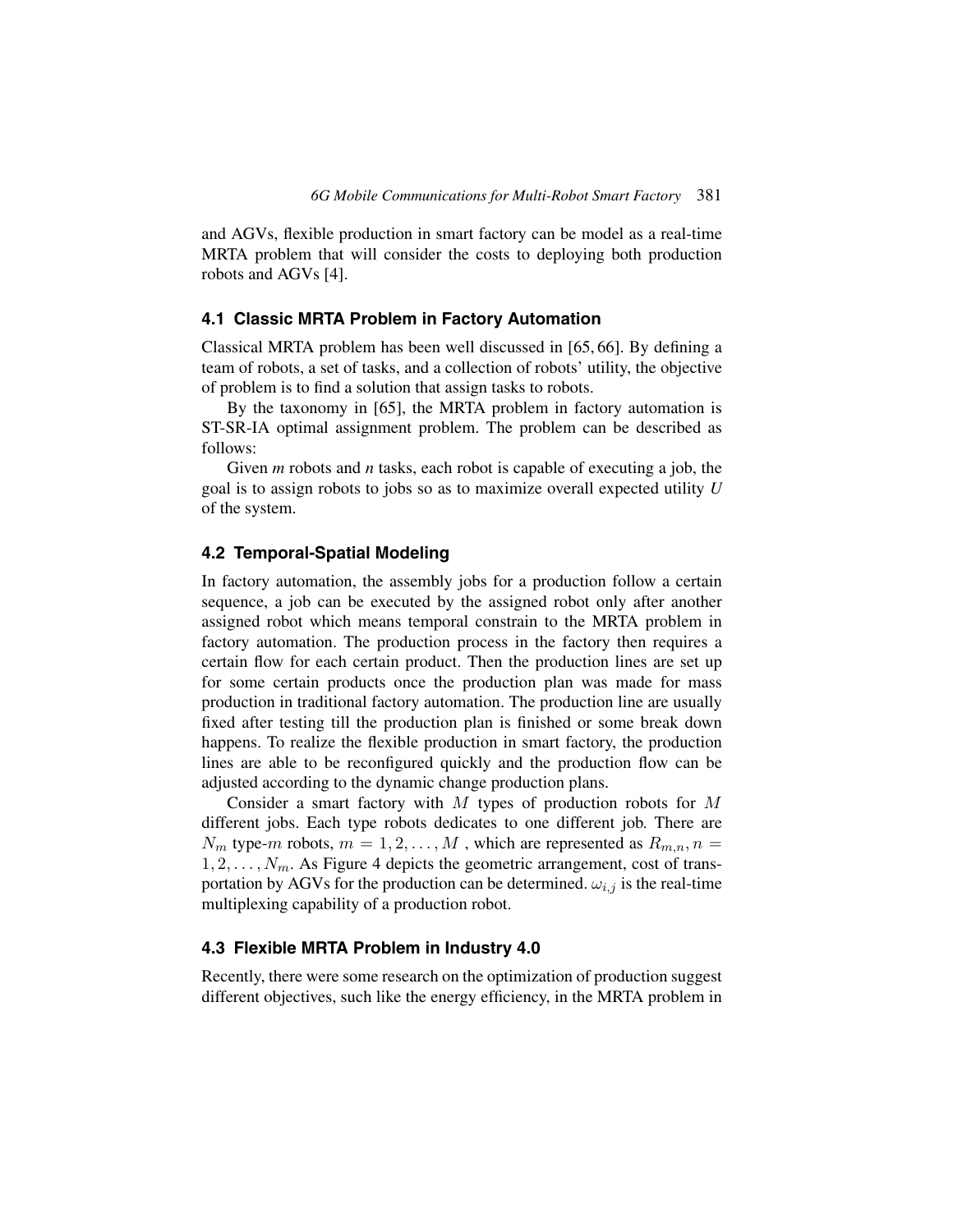

<span id="page-11-0"></span>**Figure 4** A four types of robots example of temporal-spatial model for MRS in a smart factory: each one production flow can be represented as a path from type-1 robot(s) to type-4 robot(s).

the factory [\[67–](#page-28-2)[69\]](#page-28-3). The flexible MRTA problem in the smart factory will deal with production robots and AGVs as well. This problem must consider the production throughput and energy cost at the same time.

Base on the above statement about a smart factory, suppose there are a production plan of jobs  $J = \{J_k, 1 \leq k \leq n\}$  to be executed over a finite horizon of time. Suppose each job is finished by a production robot in a certain period of time, we model the horizon of time as  $T$  time slots. The production in Industry 4.0 can be formulated as a flexible MRTA problem with temporal and spatial constraints state above.

Consider the throughput is the first objective of production in factory. For maximizing the throughput of factory, each robots will be assigned and finished a job successfully in every time slot base on its capability and the requirement of jobs. Due to the dynamic job arrival, the flexible MRTA problem can be a sequential optimization under uncertainty and coordinating multirobot decisions [\[70\]](#page-28-4). The profit of robot  $R_{i,j}$  finished a job is represented as  $p_{i,j}$ . The energy to deliver an unfinished product from robot  $R_i$  to robot  $R_j$ is defined as  $e_{i,j}$  which relates to the physical positions of robots. The utility of robot  $R_{i,j}$  finished a job is

$$
u_{i,j} = p_{i,j} - e_{i,j} \tag{1}
$$

The objective of the problem is find a policy that maximize the expected cumulative utility of the system. An allocation policy  $X$  is a mapping from the robots to the jobs and their respective arrival time  $X: J \times T \to R$ . The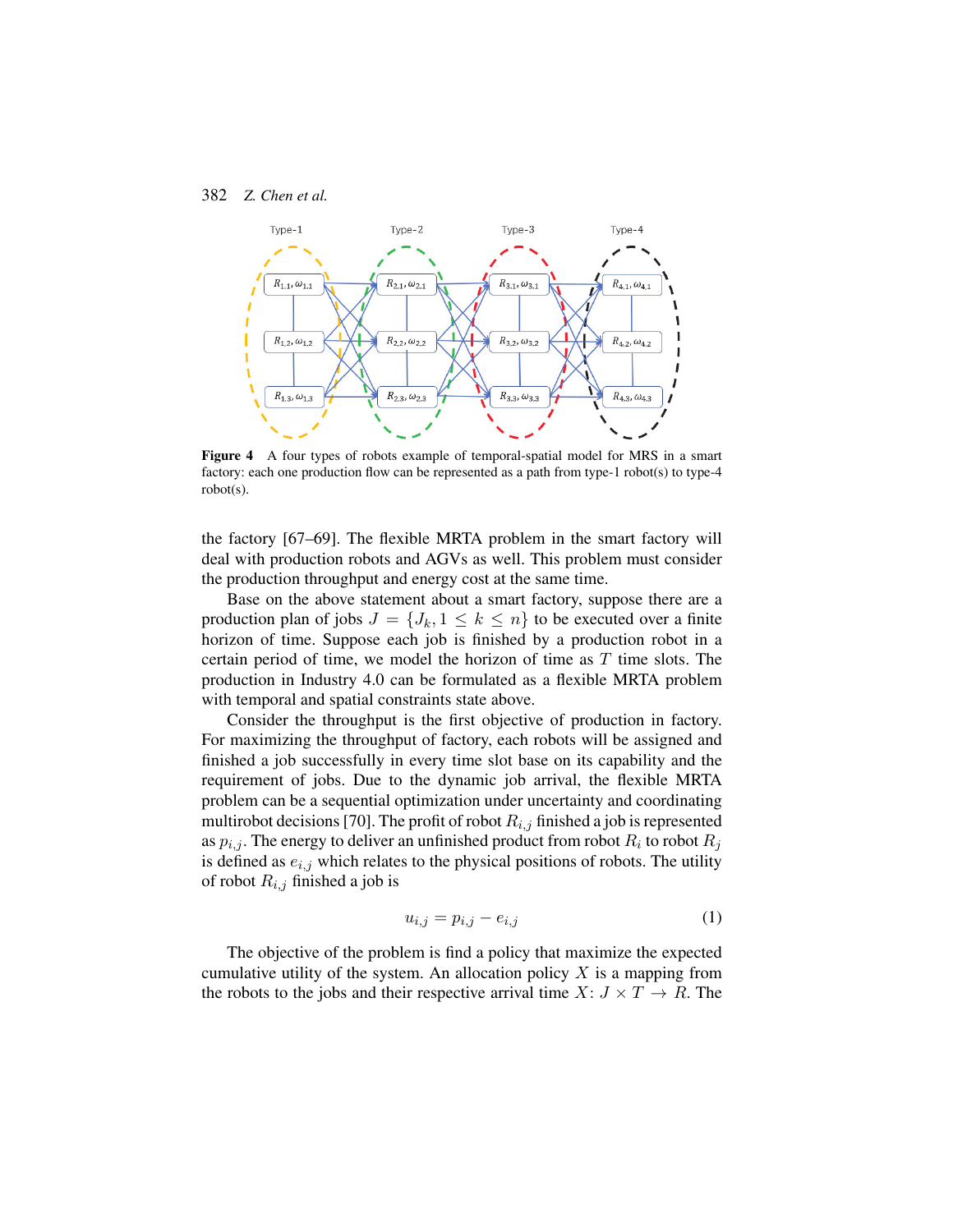utility of MRS on a policy  $X_t$  is

$$
U_t = \sum_{i=1}^{M} \sum_{j=1}^{N_i} x_t^{i,j} u_{i,j}, \ x_t^{i,j} \in X_t
$$
 (2)

The policy  $X_t = \{x_t^{i,j}\}$  $t^{i,j}, 1 \leq t \leq T, \}, \ x_t^{i,j}$  $t_i^{i,j}$  is an indicator which is defined by

$$
x_t^{i,j} = \begin{cases} 1, & \text{if } R_{i,j} \text{ is assigned to a job at time } t \\ 0, & \text{otherwise} \end{cases}
$$
 (3)

The optimization of real-time MRTA problem is

$$
\underset{X_t \in X}{\arg \max} E\left[\sum_{1 \le t \le T} X_t \cdot U_t\right] \tag{4}
$$

subject to the temporal and spatial constraints.

$$
\sum_{i=1}^{M} \sum_{j=1}^{N_i} x_t^{i,j} \le \omega_{i,j}, \ \forall t \in [1, T]
$$
 (5)

$$
\sum_{t=1}^{T} \sum_{i=1}^{M} \sum_{j=1}^{N_i} x_t^{i,j} \le n
$$
\n(6)

$$
x_t^{i,j} \in \{0,1\}, 1 \le i \le M, 1 \le j \le N_i, 1 \le t \le T \tag{7}
$$

## **4.4 AGVs as Multiple Traveling Salesmen Problem**

The AGVs deliver the semi-products along the production flow can be formulated as the multiple traveling salesman problem (mTSP). A AGV is regarded as a salesman and the production robots are corresponding to the cities. An AGV follow the sequence of the production flow and visit the production one after one till the production is finished and return to the start point of the production flow. Suppose the salesmen must cover all available nodes and return to the starting nodes. Given a graph  $G = (V, E)$ , where V is the set of  $n$  nodes (tasks) and  $E$  is the set of edges (the directed edges to the executing order of tasks in [4\)](#page-11-0). Let  $W = [w_{jk}]$  be the distance matrix associated with edge E.

$$
a_{jk} = \begin{cases} 1, & \text{if edge } (j,k) \text{ is traveled in the trip} \\ 0, & \text{otherwise} \end{cases}
$$
 (8)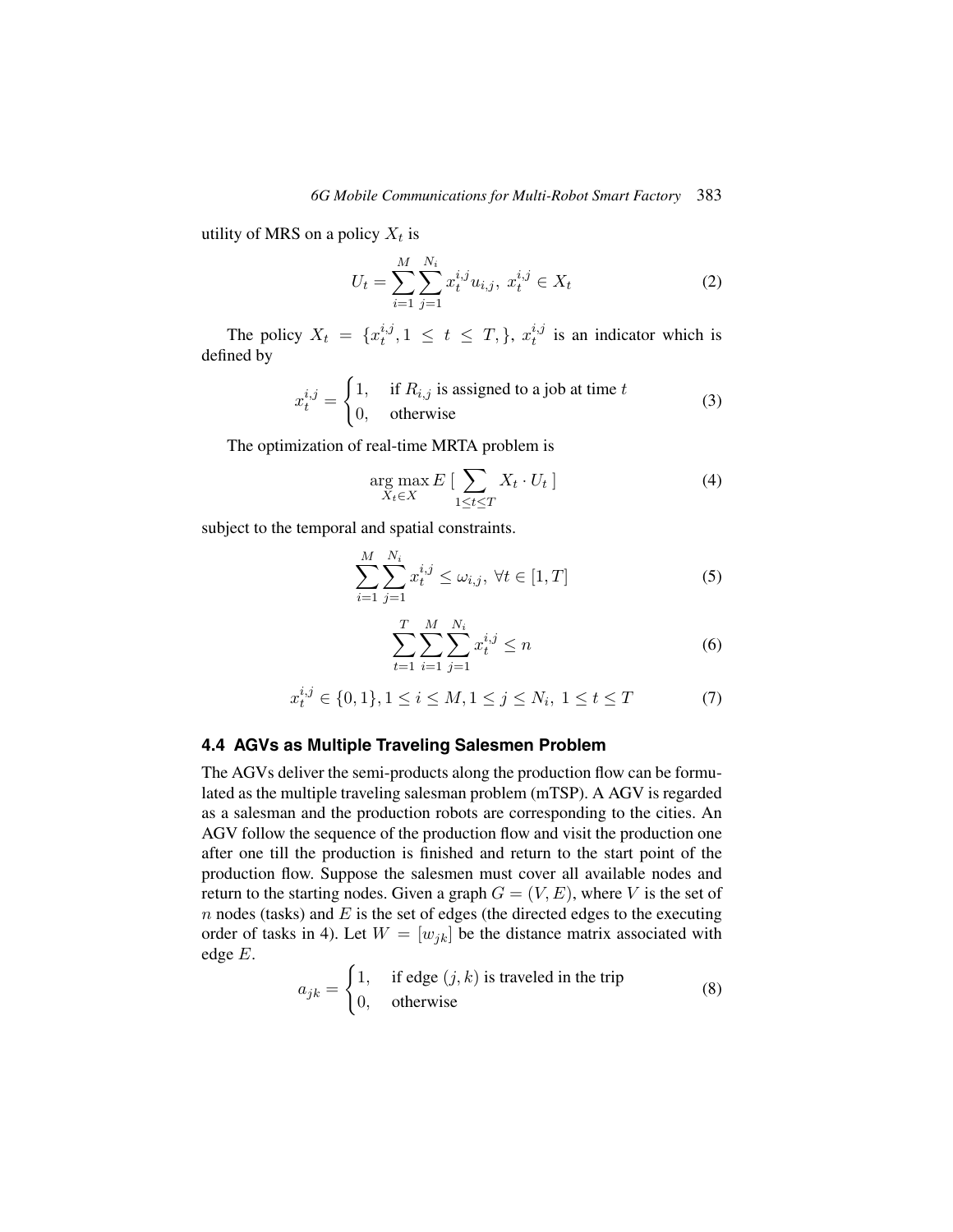the mTSP problem can be formulated as

$$
Min \sum_{j=1}^{n} \sum_{k=1}^{n} a_{jk} w_{jk}
$$
\n<sup>(9)</sup>

subject to

$$
\sum_{k=2}^{n} a_{1k} = m \tag{10}
$$

$$
\sum_{j=1}^{n} a_{jk} = 1, k = 2, \dots, n
$$
 (11)

$$
\sum_{k=1}^{n} a_{jk} = 1, j = 2, \dots, n
$$
 (12)

$$
a_{jk} \in \{0, 1\}, \forall (j, k) \in E \tag{13}
$$

$$
\sum_{j \in S} \sum_{k \in S} a_{jk} \le |subTrip| - 1, \forall S \subseteq V - \{1\}, subTrip \neq \Phi \tag{14}
$$

# **4.5 Desirable Wireless Networking Enables Adaptability of MRTA**

Wireless networked MRS operating under real-time MRTA is a computing technique to achieve the purpose of controling a MRS to fulfill flexible production required by industry 4.0. For realizing the flexible production in smart factory, multi-robot systems have to be highly adaptive to support reconfigurability of production lines, real-time task assignment to production robots, and reformation of AGVs. The flexible production flow can be formed according to the dynamic of real-time MRTA in smart factory. One key component of the real-time MRTA problem is the production robots. The productions robots are responsible for autonomously execute tasks that are assigned to them. Another key component is the AGVs. The productions robots and AGVs are equipped with a large number the sensors that keep updating their status. During the process, the production robots tasks assignment are executed by the edge server, the recofiguration of production robot can be done through the cloud service. The AGVs using sensor network obviously will be wireless connected in real-time manner. The edge services could be useful to improve the decisions making during the period.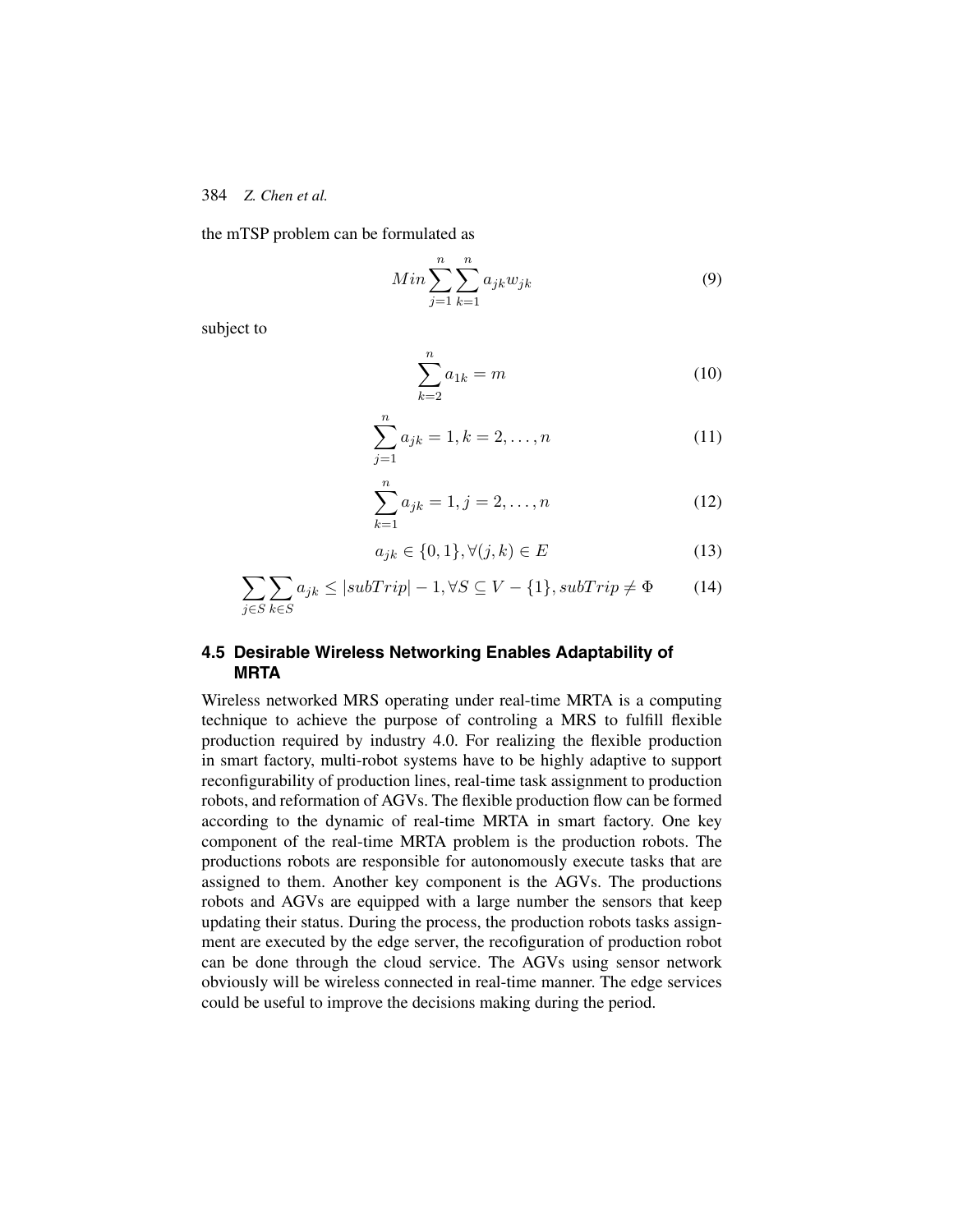The real-time MRTA is a one-shot decision of the system that means the timing constraint and correctness of communications are highly required for communication. The requirement on the delay and reliability are more important than others. In order to effectively communicate with other robots in the system, the robots must capture the data in time to make their decision. Since the mobile devices are supplied with battery which capacities are limited, the energy efficiency is also very important in the smart factory. Therefore, as indicated in [\[71\]](#page-28-5) and table [1,](#page-9-0) MRTA bypasses real-time motion control by way of task assignment, the required latency is  $10 - 50ms$ . Consider a MRS under Robot-to-Infrastructure (R2I) communication, a typical 5G microcell serves 200 UEs [\[72\]](#page-28-6), with average round-trip-time (RTT) of  $\tau$ . Assume 100 out of 200 *UEs* are robots, other *UEs* can be other devices in network such as IoT devices, and reliability  $10^{-3}$  [\[11,](#page-23-2)[18,](#page-23-7)[64\]](#page-27-8), the  $\tau$  should be  $0.099 - 0.495$  ms, which is smaller than current state-of-art 5G performance metrics.

# **5 Collaborative Multi-robot Systems**

The artificial intelligence (AI) integrate with robotics has been a new technology paradigm for the smart factory [\[4,](#page-22-2) [68\]](#page-28-7). In order to adapt quickly to the customized production, the multi-agent system could be a solution to the challenge [\[44,](#page-26-1) [73\]](#page-28-8). [\[74\]](#page-28-9) proposed an example of smart factory in which human workers and robots are agents that worked together to be assigned production job. And the agents are capable of making decision [\[42\]](#page-25-7) presented an architecture of AI-driven smart factory that also showed the flexible manufacturing line can be achieved by multi-agent systems. It can perceive the dynamic of the environment and adapt to the external needs with network collaboration.

## **5.1 Robots Using AI**

With the development of manufacturing technologies and processes, manufacturing tools have been designed to integrate various operations. Greater integration of processes have been applied to enhance factory automation. Sensors and software capabilities are making the new manufacturing robots and transportation robots smarter [\[5,](#page-22-3) [75\]](#page-28-10).

Reinforcement learning (RL) is widely applied to represent the dynamic behavior of a smart agent interacting with environment and/or other agents. Agent, reward, and environment are the three essential elements of RL. At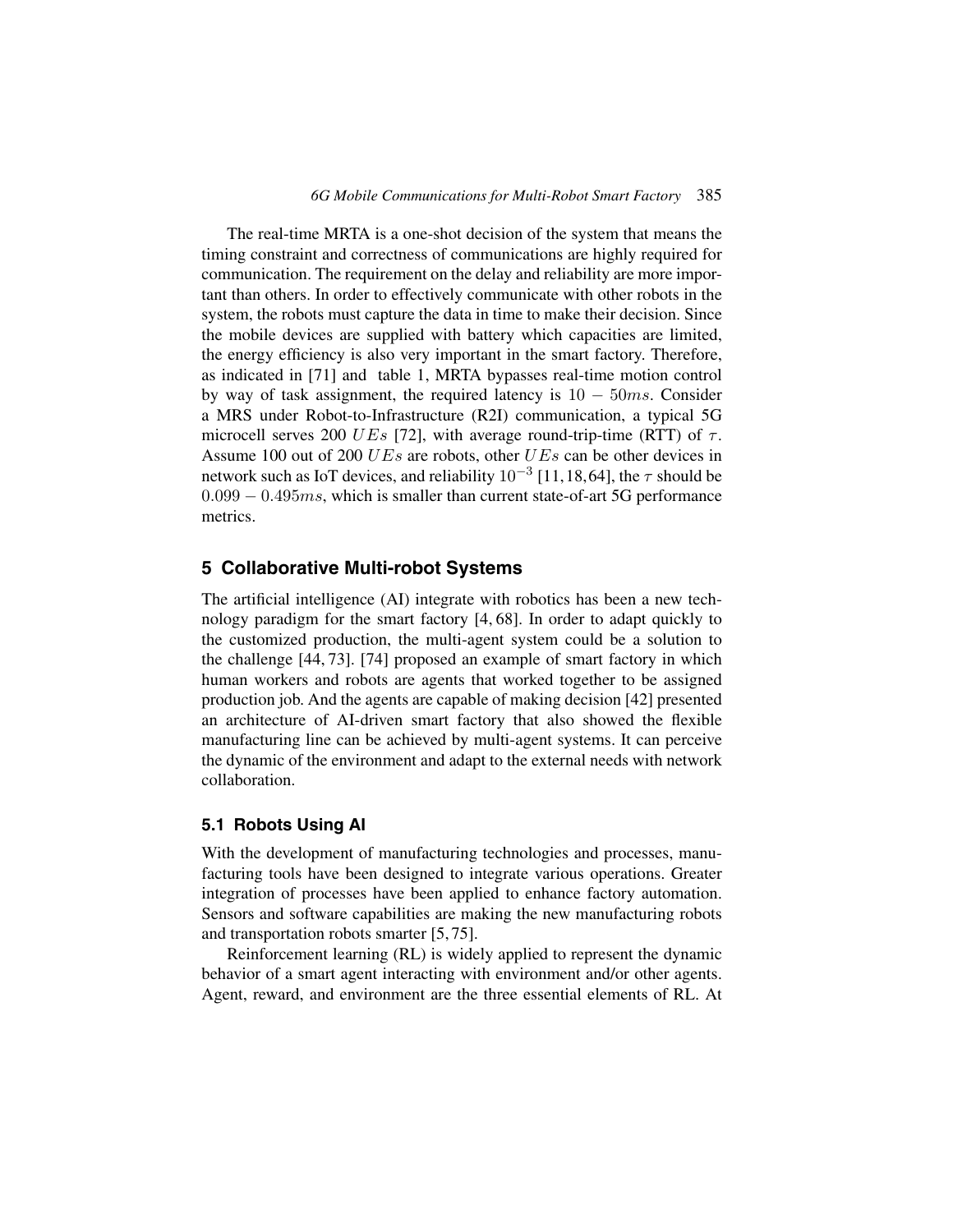any time t, the agent interacts with environment and determines the state  $s_t$  of the environment with sensors. The environment provides a reward  $r_t$  to the agent when the agent takes an action  $a_t$  according to the policy  $\pi$ . Then the system transit to next state  $s_{t+1}$ . RL is expected to derive an optimal strategy for a series of actions for the robot according to the state of the system and the reward for the actions. Let  $V(t)$  be the state-action value function, the learning is represented by

$$
Q(s_t, a_t) = \mathbb{E}[r_{t+1}] + \gamma \sum_{s_{t+1}} P(s_{t+1}|s_t, a_t) V(s_{t+1})
$$
(15)

where  $\gamma$  is the discount parameter,  $0 \leq \gamma \leq 1$ .

However, the Markov property does not necessarily hold for observations of the robots. For example, the AGVs in the smart factory work independently, the environment is partially observable thus the observation of each robot is different. The agent could to calculate the most likely state and take an action accordingly. In order to maintain the Markov process, the agent keeps an internal belief state  $b_i$  which summarizes the robot's own experience. The agent estimates the current state and updates the belief state  $b_{i+1}$  based on last action  $a_i$ , current action  $a_{i+1}$ , previous belief state  $b_i$ . Given initial belief state and the past observation-action history of the agent, the belief state has a probability distribution over the states of the system. The learning spirit can be updated by the belief of robot as follows

$$
Q(b_t, a_t) = \mathbb{E}[r_{t+1}] + \gamma \sum_{b_{t+1}} P(b_{t+1}|b_t, a_t) V(b_{t+1})
$$
\n(16)

where  $\gamma$  is the discount parameter,  $0 \le \gamma \le 1$ .

# **5.2 Wireless Communication Enhances Performance of Multi-Robot System**

The multi-agent RL extends the application area of AI and also make the decision making to more complex problem. In the smart factory, the AGVs that work together to realize the intelligent transportation for the flexible MRTA can be regarded as a multi-robot system [\[47\]](#page-26-4) apply Q-learning to model AGVs transporting the semi-production scenario in the smart factory that each agent behaves in reinforcement learning. An AGV can be viewed as an agent of RL to the optimal policy toward the position of next production robot. The agent only knows its destination on the streets map but does not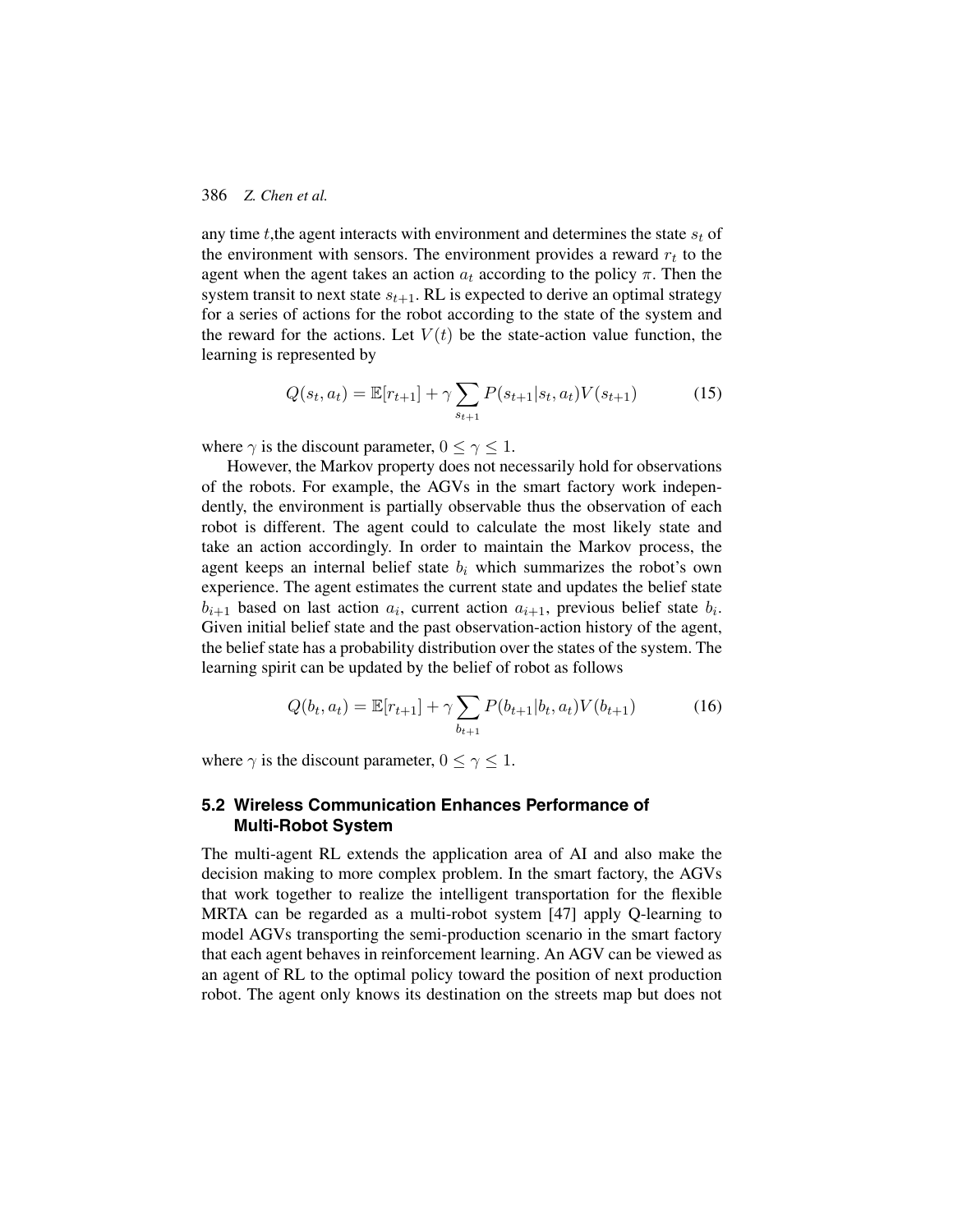

<span id="page-16-0"></span>**Figure 5** Wireless communication in multi-robot system.

know others on the streets. A modification of slotted ALOHA named as realtime ALOHA is proposed to support RL for the multi-robot system. The experiments show that the whole performance of AGVs system are greatly enhanced by the assistance of communication for RL.

[\[76\]](#page-28-11) studied another critical scenario of MAS system in the smart factory. The autonomous robots were governed by RL and navigated on Manhattan streets, following the rule of stop sign in the intersections. The robots shared the useful information (i.e. reward map and private reference) with each other and thus improve the average delay of the trips [\[54\]](#page-27-0) studied a collaborative multi-agent system in which each agent can only partially observe the environment and other agents. The agents learn an optimal policy based on the believes of the states. Multi-agents of RL collaborate by wireless communication can obviously improve their collective performance. As Figure [5](#page-16-0) shows, the collaborative robots communicate with each other to finish the product processes. Further realistic situations in wireless communications, like the random errors and multiple access communication among AI agents also had been studied. The paper also shows that wireless robotic communication reveals many new opportunities for robotics, multi-agent systems.

#### **5.3 Communication Requirements for Smart Factory**

The vision of smart factory is built on the idea of fully automated industry that can reduce human workforce and improve efficiency while achieve an energysaving way at the same time. Industrial robots have been widely deployed in the factories. It is self-evident that the operation of the MRS need to sense and actuate the robots. The multi-robot systems form by the interconnected production robots and AGVs in the smart factory raise the communication requirements not only on the reliability but also the flexibility of rotation and mobility of devices [\[77\]](#page-29-0).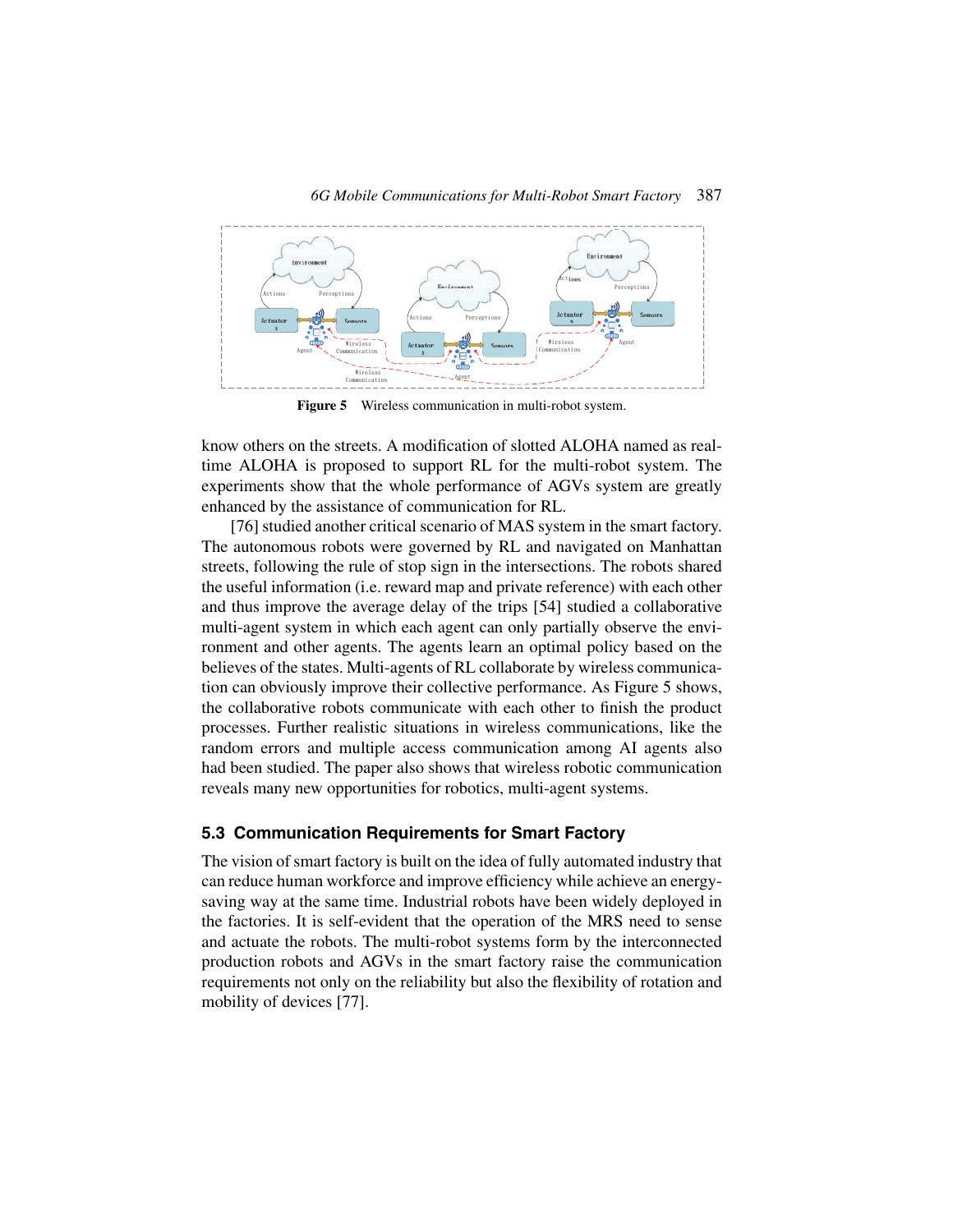Most of the traditional industrial communications are based on wired technologies. The industrial networks can offer a fast and reliable connection with hundreds of nodes in wide areas [\[10\]](#page-23-1). The most critical profiles of the IEC 61850 for motion control are generic object-oriented substation event (GOOSE) and sampled values (SV) which can achieved a minimum end-toend latency 0.3 ms for a size of 100 nodes network [\[78\]](#page-29-1). While the wireless technologies have been developed in the past two decades for industrial application with the features of the lower cabling cost, better devices mobility, and easier configuration [\[79\]](#page-29-2). The IEEE 802.15.4 [\[80\]](#page-29-3) is a popular standard for the wireless industrial network based on which several industry wireless networking solution have been developed. The Industrial wireless sensor networks (IWSNs) [\[81\]](#page-29-4), WirelessHART and ISA 100.11a [\[82\]](#page-29-5) use a timeslotted channel-hopping medium access control layer with a minimum of 10 ms duration which is only good enough for industrial processes monitoring due to the limitations of the IEEE 802.15.1 standards [\[34\]](#page-25-1). IEEE 802.11 Wi-Fi [\[83\]](#page-29-6) has the capability of using multiple-user transmissions simultaneously to achieve very high data rates to improve control latency and reliability. One of the improved solutions is the fifth 5G mobile networks that develop uRLLC for factory automation that is able to offer the end-to-end latency below 1 ms for a wide range of applications.

However, current version of 5G can not satisfy the real-time requirements of the factory automation [\[84\]](#page-29-7). In the scenario of smart factory, the traffic between agents are reward maps and policies. There are also sensors data be collected for deep learning and data fusion. The average traffic of AGVs and production robots could be up to  $1000$  Mbps. For closed loop regulatory control for the production robots, the reliability is suggested 99.999%–99.99999% and the latency is  $2-10$  ms. Assuming the AGVs moving with a speed of 2  $m/s$ , the suggested reliability is 99.999%– 99.9999% and the latency is 5–10 ms [\[13,](#page-23-3) [31,](#page-24-7) [33,](#page-25-9) [48\]](#page-26-5). None of the current wireless network solutions can support the advanced requirements to the ultralow latency and ultrareliability communications in smart factory. However, resilient collaborative MRS that is under investigations may alleviate the requirement of reliability and thus relieve the strict requirement of wireless networking.

# **6 Resilient Cyber-physical Multi-robot Systems**

The robots in the multi-robot system act together in manufacturing processes. The cyber network consisting of autonomous agents is organized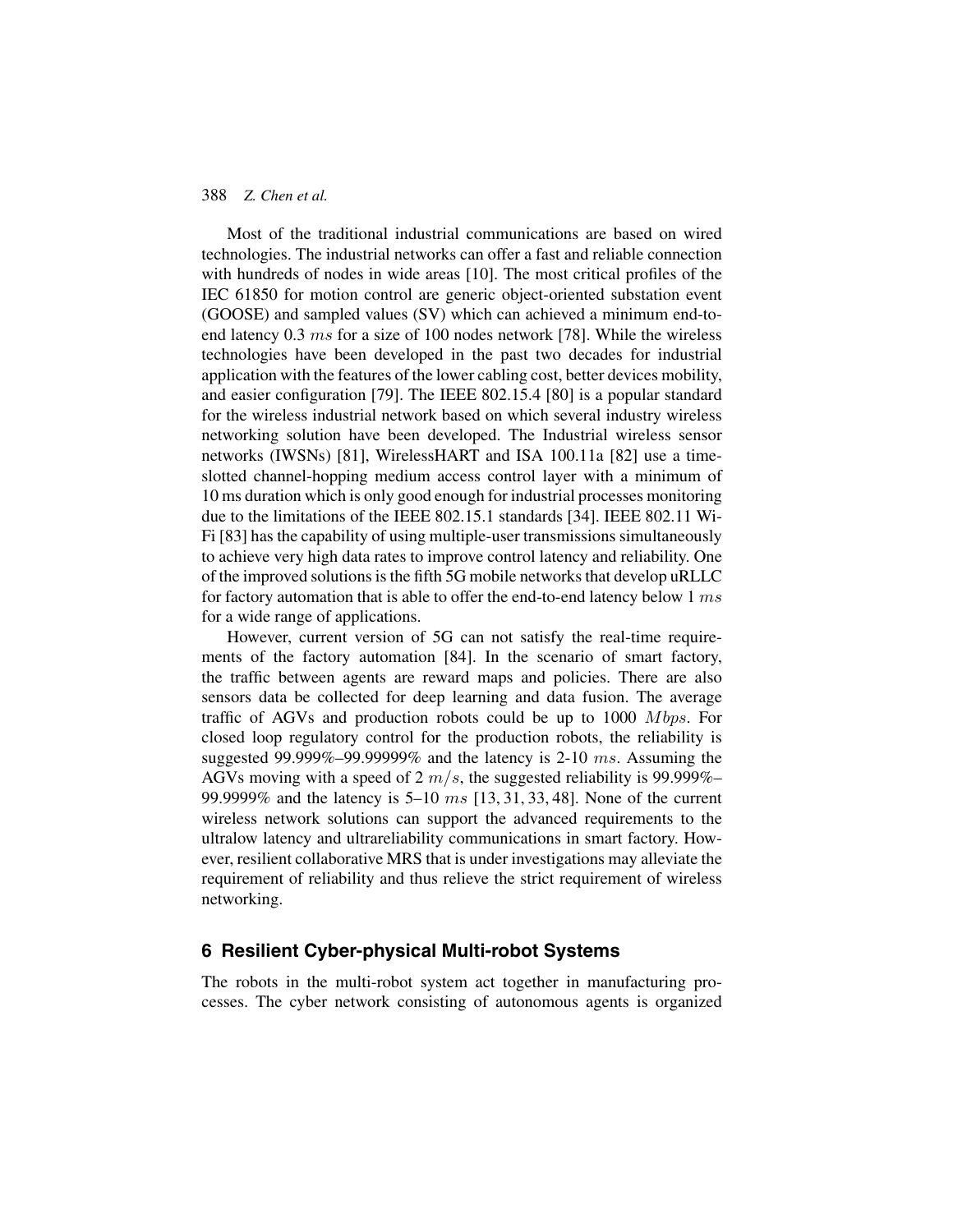in accordance with task that is assigned by a corresponding portfolio of products [\[4,](#page-22-2) [39,](#page-25-5) [85\]](#page-29-8). However, there are uncertainties in the environment, measurement, and estimation, etc.. The main challenge for the system is capability to react to the faults in the dynamical environment [\[39,](#page-25-5) [86,](#page-29-9) [87\]](#page-29-10). Due to the lack of global knowledge of the of environment, the smart factory can adopt the social learning scheme take the advantage of the wireless networking to control the robots.

## **6.1 Sequential Actions in MAS**

In the smart factory, multi-agent system can be viewed as the coevolution of cyber-network and physical-network. Each individual agent can work on the self-determined tasks while obtain other agents' information from observation and communication. All agents act collaboratively toward accomplishing the production job. Agents' decisions reflect the correspondent physical dynamics in the system.

Consider a smart factory in which there are several production lines and a number of production robots on each production line. Every robot has different function dedicating to special physical processes. For a production robot, a manufacturing task is to take some actions at a particular precision scale of slots that can be represent as scaled sequential decision. The agents can induce sequential dependency in the accumulate error to reduce the effects from the failure.

### **6.2 Social Learning Model**

In a MAS in smart factory, the cyber-domain deals with decision, coordination, control and optimization through communication, networking, and observations between agents, the physical-domain deals with interaction of each agent within the physical world. By decision-theoretic modeling, smart agents that make decisions not only perform physical measurement of the state of system but also consider information obtained form the cyber network of agents. The collective actions and behavior of the networked agents can possibly influence the physical states thus the cyber and physical interaction in MAS.

The MRS can be represented as a set of state space S. Each state  $s \in \mathbb{R}$ S is associated with the prior probability  $p(s)$ . There is an action space A associated with each state. A utility function  $U : \mathcal{S} \times \mathcal{A} \to \mathbb{R}$  maps the stateaction pair  $(s, a), s \in \mathcal{S}, a \in \mathcal{A}$  to a real number  $U(s, a) \in \mathbb{R}$ . A single agent i makes a measurement  $X_i$  to the state of world s. Given the measurement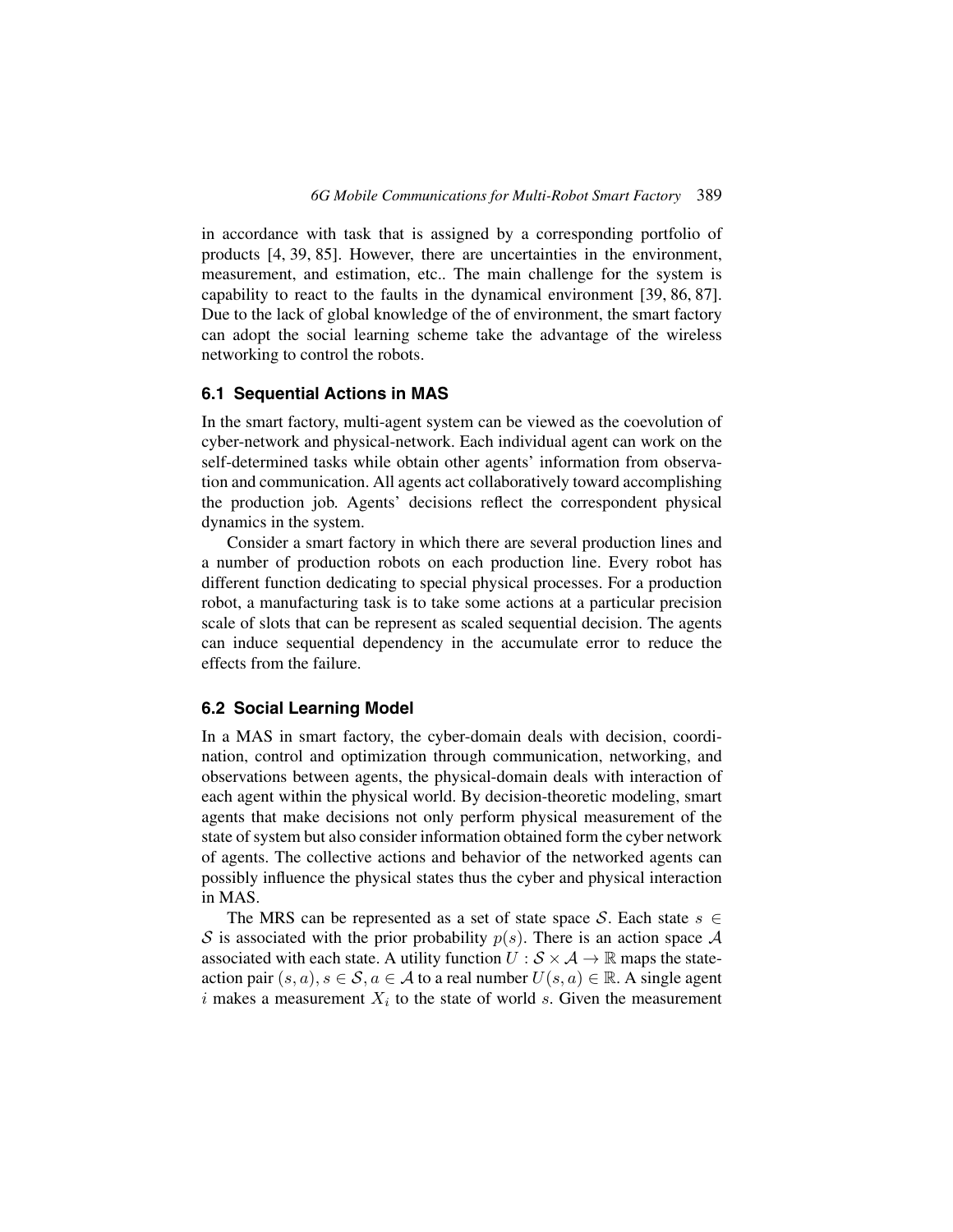$X_i = x_i$ , the decision to take action  $a_i$  to maximize utility which is calculated by  $\mathbb{E}[U_i(s_i, a_i)|X_i = x_i, y_i].$ 

The cyber and physical interaction plays a vital role in the decision model of MAS. Suppose the network topology of agents can be presented by a graph  $G(N, E)$ , where  $N = 1, 2, ..., n$  is a finite agents set and  $E =$  $\{(i, j)|i \text{ has a link toward } j\}$  is the set of edge. Let the social observation  $\mathcal{Y}_i = \{a_i | (j, i) \in E\}$  represents decisions set collects from local network neighborhood. The dependence of utility function on social observation set is  $p_i(s_i|\mathcal{Y}_i)$ . The dependence of utility function on observation set is  $U(s_i, a_i; \mathcal{Y}_i)$ . Suppose the MAS operates over a finite-horizon of time steps  $t = 1, 2, \dots T$ . At each time step t, every agent  $i \in N$  gets a measurement  $X_i^t = x_i^t$ . From the distribution  $f_{X_i}^t(x_i^t | s_i^t)$  and observation set  $\mathcal{Y}_i^t$ . The agent makes a decision for expected utility

$$
a_i^t = \arg\max_a \mathbb{E}[U_i(s_i^t, a) | X_i^t = x_i^t, \mathcal{Y}_i^t]
$$
\n(17)

At time t the system can be defined by a performance function  $J<sup>t</sup>$  that maps the outcome to a real number by

$$
J^t(\{s_i^t\}_{i=1}^n, \{a_i^t\}_{i=1}^n) \in \mathbb{R}
$$

## **6.3 Network Topology for Interactive MAS**

When a robot is executing planed actions, it could be beneficial to receive information from other robot to improve safety and reduce errors. Since the limit of computing power and other resources, The computation will partly or entirely load to edge devices or cloud services in the data centers [\[88\]](#page-30-0). At the same time, with the aids of deep learning, the agent will have better decisions quickly. The whole decision making must be happened by wireless communication.

In smart factory, smart agents in the MAS exchange cascade information, such as state and policy, with other interacting agents in the same production flow so as to reduce accumulative error thus leverage the resilience of smart factory.

Experiments show that network topology plays a vital role to the performance of the system. In an ideal situation, fully connected agents can have complete synchronization with each other, the MAS has the best sequential calibration behavior. However, fully connected topology is not necessarily good since the errors from communication links will bring in more noise into decision of the agents and significantly degrade the gain from wireless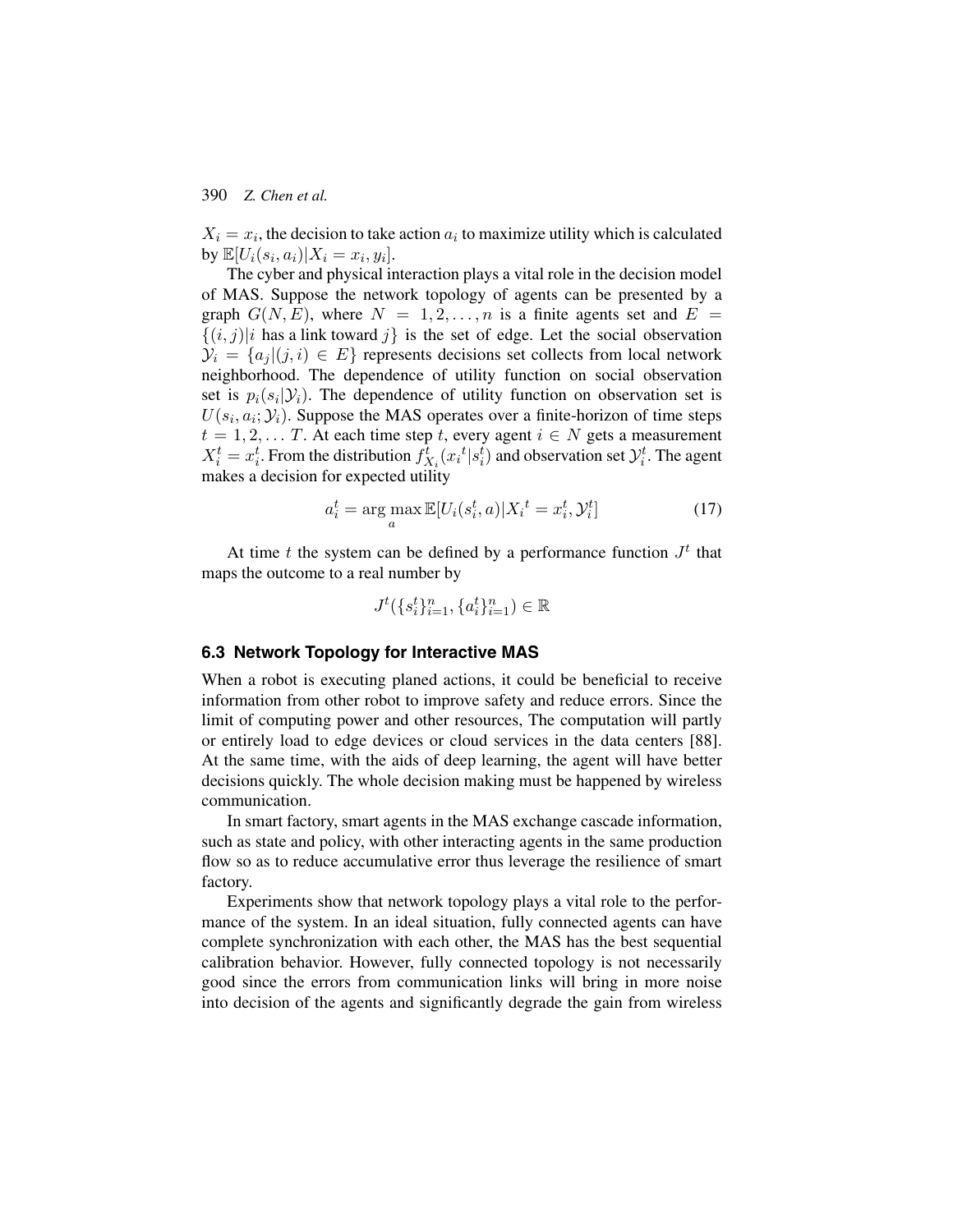networking. The small-world networks [\[4,](#page-22-2)[54\]](#page-27-0) is a good way to enhance information dissemination and lead to a resilient smart factory to errors caused by robots and wireless networking. A flexible topology for the collaborative cyber-physical system is desired.

The closed-loop control applications typically demand a cycle time of  $2-10$  ms. In the smart manufacturing scenario, the cyber-physical multirobot system requires the wireless network a cycle time of  $0.5-2$  ms with reliability of 99.9999%–99.99999% [\[13,](#page-23-3) [31\]](#page-24-7).

# **7 Cyber Security in Smart Factory**

In addition to the reliability issues discussed above due to the MRSs in smart factories themselves, MRSs of smart factories enabling 6G wireless networks are members of the cyber physical system, they would be exposed to security threats from complex cyberspace malicious attacks and from their own vulnerabilities [\[89\]](#page-30-1).

[\[90,](#page-30-2) [91\]](#page-30-3) discussed the research status on the security of smart manufacturing [\[92,](#page-30-4) [93\]](#page-30-5) presented the security issues in the MRS as a cyberphysical system. Other attack to sensing capability and physical tools, etc. that would cause systematic cascading was also discussed in [\[94,](#page-30-6) [95\]](#page-30-7). [\[96\]](#page-30-8) presented the attacks and defenses about deep neural network. Undoubtedly, security issues related to Industry 4.0 are inevitable and very important research topics.

The security of the smart factory focuses on discussing the confidentiality, integrity, availability, authenticity, and controllability [\[97,](#page-30-9) [98\]](#page-30-10). An overall comprehending of the security issues faced by smart factories is critical to guaranteeing the security of them. In this section, the security threats and attack technologies about smart factories are introduced from a holistic hierarchical perspective.

According to the defining cyberspace security [\[99\]](#page-30-11), combined with the characteristics of 6G enabled wireless networking smart factories, a cyberspace security framework is set up for smart factories in Figure [6.](#page-21-0) From a spatial view, the smart factory security framework is divided into five layers, device layer security, communication layer security, system layer security, data layer security and application layer security.

The device layer security concerns physical security, consisting of devices and hardware security, device safety, and environmental safety. The communication layer security refers to wireless networking-related security, including protocol security, transfer security, access security, etc. The system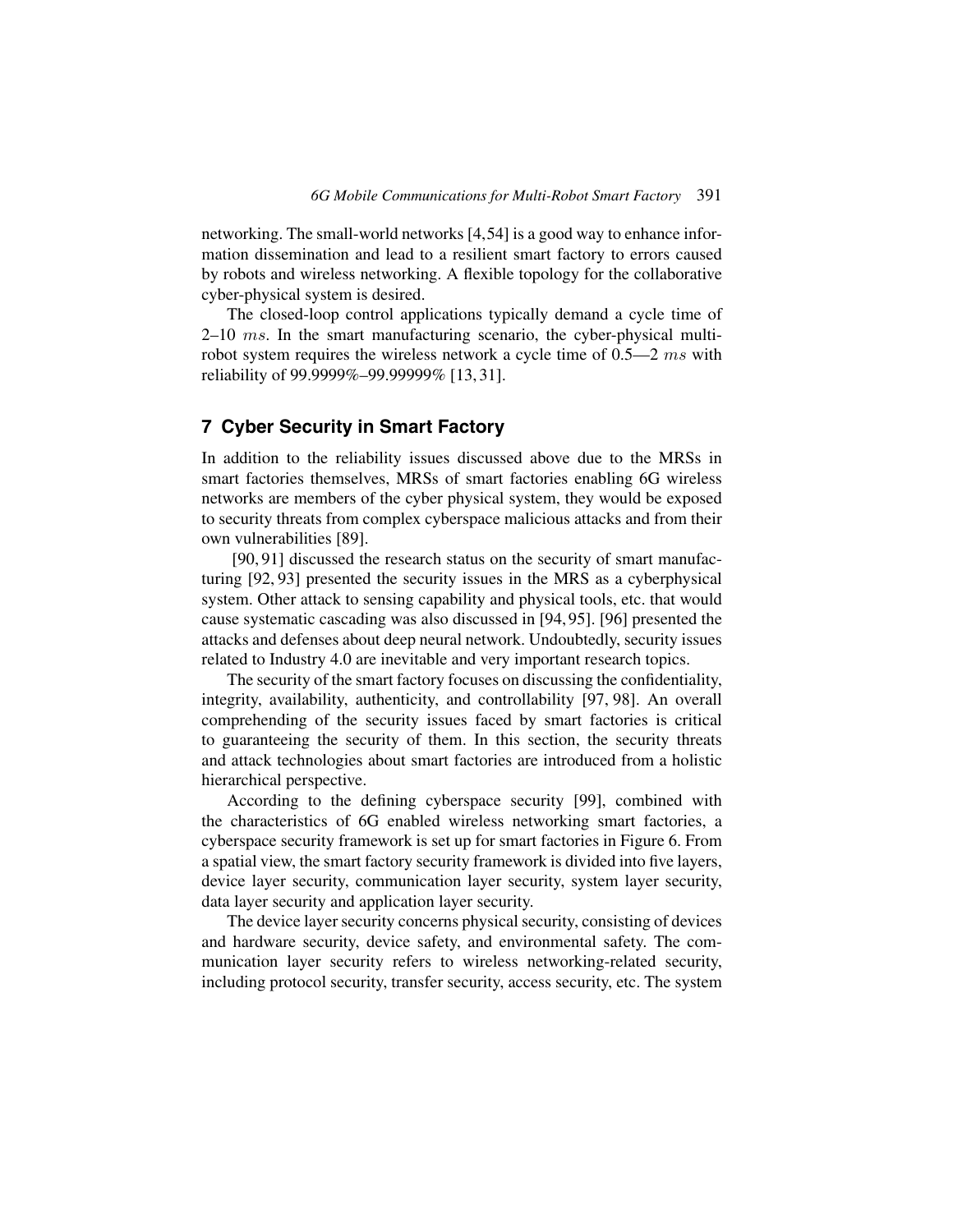

<span id="page-21-0"></span>Figure 6 Security framework of 6G enabled smart factory.

layer security means system-level-related security, containing operating system security, database security. The data layer security is the data-related security, and identity security and privacy security are mainly concerned. The application layer security is considered the information application-related security, content security, machine learning security, payment security, and control security are involved.

According to the attributes, each layer faces its own security threats. The threats cover data tampering, Intellectual property (IP) piracy, privacy protection [\[98\]](#page-30-10), information leakage, degraded performance, denial of service (DoS) [\[100\]](#page-30-12), social engineering [\[97\]](#page-30-9), machine learning security [\[96\]](#page-30-8), identity spoofing (including collaborative MRS robots' identity and human users' identity) [\[101\]](#page-31-0), latency interference [\[98\]](#page-30-10), and so forth.

To implement the malicious behaviors, attack technologies can be wireless signal hijacking inerfering, hardware Trojans [\[102\]](#page-31-1), malware, side channel analysis [\[97\]](#page-30-9), SQL injection, attack on the sensors and APs [\[97\]](#page-30-9), poisoning attack for machine learning, adversarial attack with adversarial example, oracle attack, membership inference attack, and reverse engineering [\[96\]](#page-30-8), to name a few.

The smart factories should consider a wide range of attacks, and the security architecture should be set up to protect them [\[72\]](#page-28-6). At the same time, the security architecture must be meet the communication requirements of 6G, such as uRLLC and mMTC. Furthermore, it is worth to note that for the 6G enabled wireless networks smart factory, the security issues from MRS collaborative communication [\[103\]](#page-31-2), and from machine learning [\[96\]](#page-30-8) should be paid enough attention to.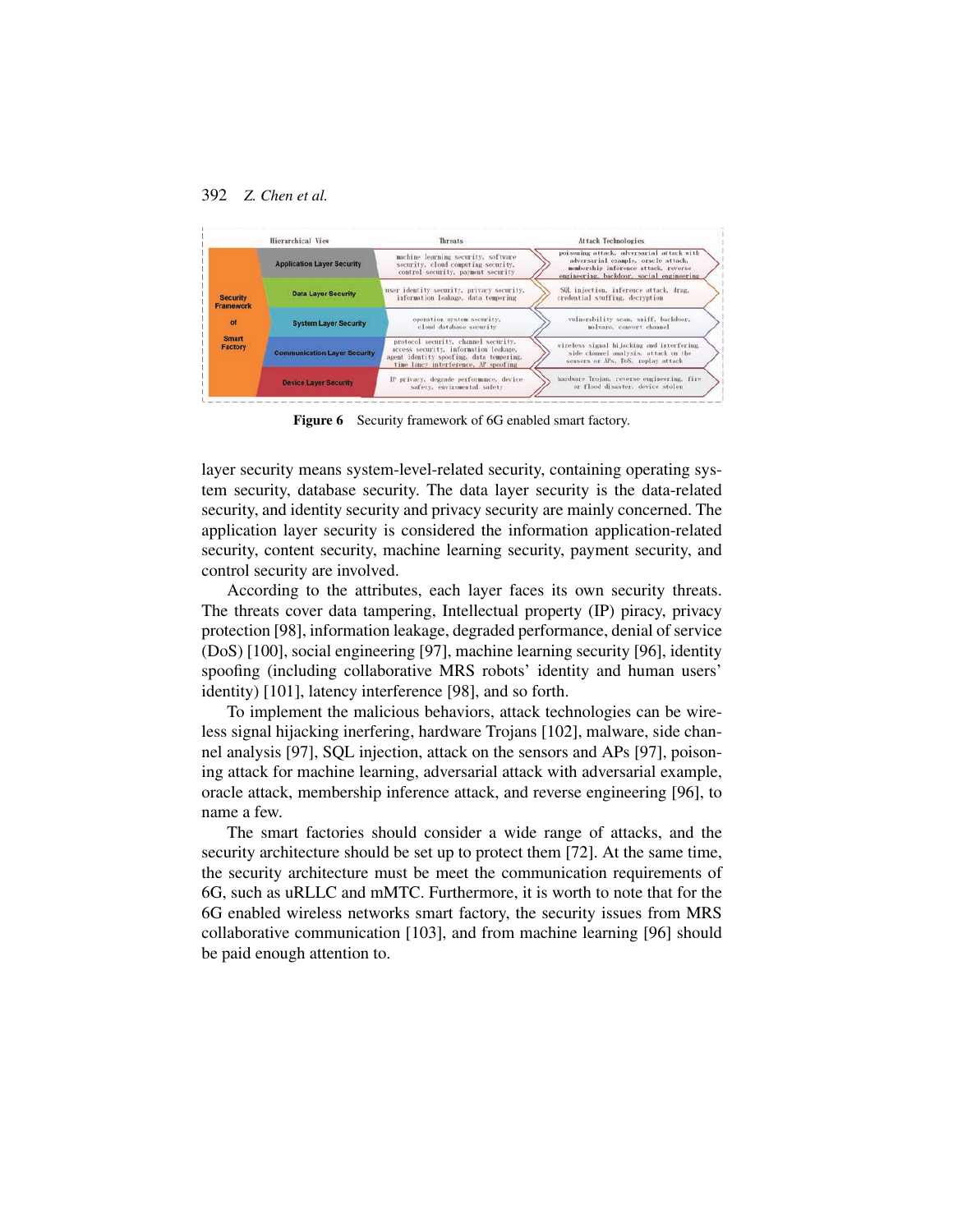# **8 Conclusion**

The main trend of the smart factories is realizing flexible production according to the dynamic demand from the market. Take the advantage of wireless networking technology, the smart factory has brought huge opportunities and challenges to wireless network technology. This paper presents a vision of a smart factory as a use case for 6G wireless communication, mainly introduce the smart factory as wireless networked multi-robot systems to realize customization with the support of collective intelligence and mobile intelligence. what's more, real-time MRTA, collaborative and resilient MRS, and security issues are discussed. We hope this paper can establish a 6G bled smart factory profile for the readers, and promote related research on 6G enabled smart factories.

## **References**

- <span id="page-22-0"></span>[1] S. Y. Lien, K. C. Chen, and Y. H. Lin. Toward ubiquitous massive accesses in 3GPP machine-to-machine communications. *IEEE Communications Magazine*, 49(4):66–74, 2011.
- <span id="page-22-7"></span>[2] S.Y. Lien and K.C. Chen. Massive access management for QoS guarantees in 3GPP machine-to-machine communications. *IEEE Communications Letters*, 15(3):311–313, 2011.
- <span id="page-22-1"></span>[3] K. C. Chen, T. Zhang, R. D. Gitlin, and G. Fettweis. Ultra-low latency mobile networking. *IEEE Network*, 33(2):181–187, 2019.
- <span id="page-22-2"></span>[4] K. C. Chen, S. C. Lin, J. H. Hsiao, C. H. Liu, A. F. Molisch, and G. P. Fettweis. Wireless networked multirobot systems in smart factories. *Proceedings of the IEEE*, 109(4):468–494, 2021.
- <span id="page-22-3"></span>[5] A. Kusiak. Smart manufacturing. *International Journal of Production Research*, 56(1-2):508–517, 2018.
- <span id="page-22-4"></span>[6] A. Grau, M. Indri, L. Bello, and T.O. Sauter. Robots in industry. *IEEE Industrial Electronics*, 15(1 (Supplement)):50–61, 2021.
- <span id="page-22-5"></span>[7] C. Aracil, G. Aziebig, P. Korondi, S. Oh, Z Tan, M. Ruderman, W. He, L. Ding, H. Luo, S. Yin, and A. Haghani. Toward smart systems. *IEEE Industrial Electronics*, 15(1 (Supplement)):104–114, 2021.
- <span id="page-22-6"></span>[8] A. Ahmadi, M. Moradi, C. Cherifi, V. Cheutet, and Y. Ouzrout. Wireless connectivity of CPS for smart manufacturing: A survey. In *2018 12th International Conference on Software, Knowledge, Information Management Applications (SKIMA)*, pages 1–8, 2018.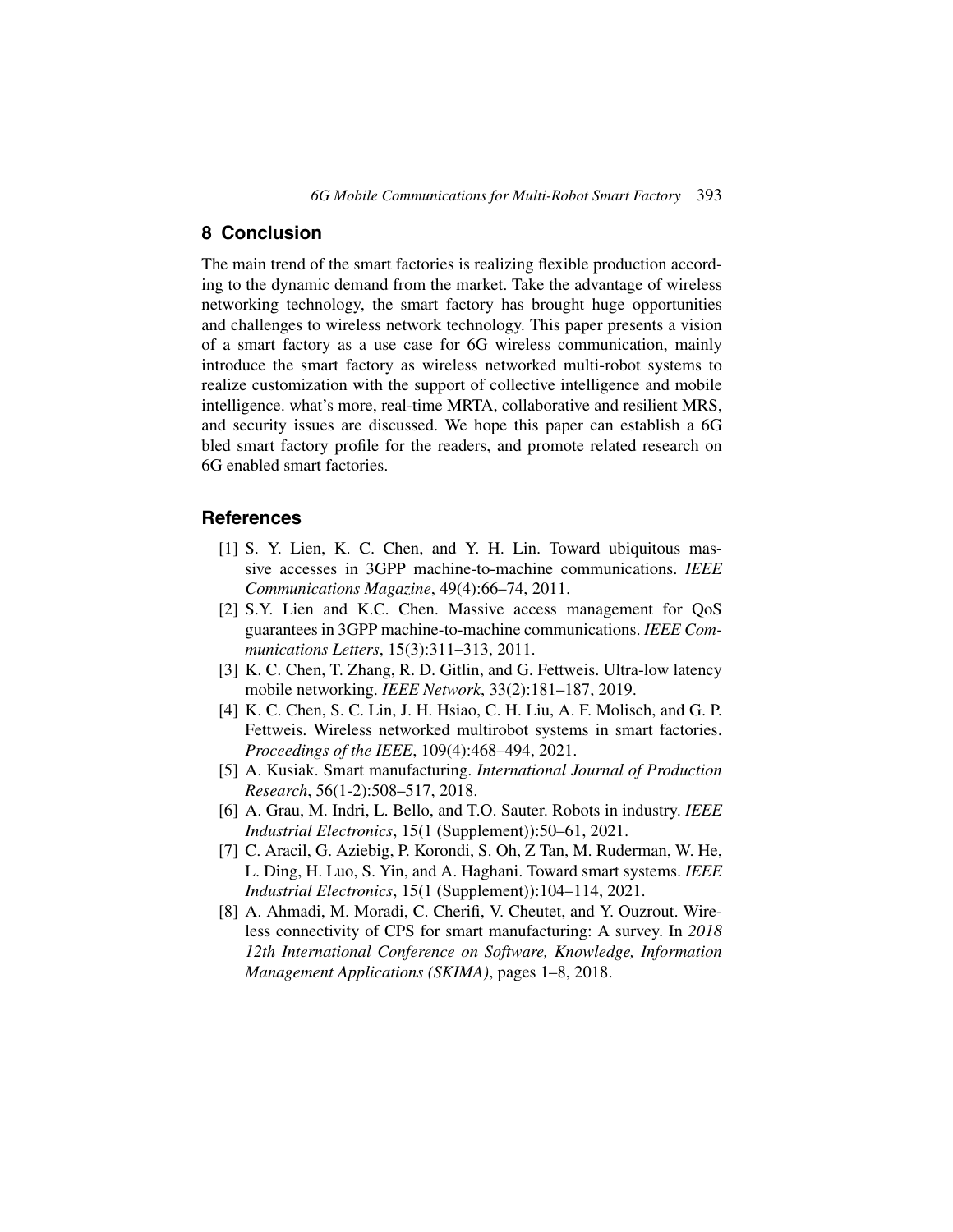- <span id="page-23-0"></span>[9] D. Baumann, F. Mager, U. Wetzker, L. Thiele, M. Zimmerling, and S. Trimpe. Wireless control for smart manufacturing: Recent approaches and open challenges. *Proceedings of the IEEE*, 109(4):441–467, 2021.
- <span id="page-23-1"></span>[10] S. Vitturi, C. Zunino, and T. Sauter. Industrial communication systems and their future challenges: Next-generation ethernet, IIoT, and 5G. *Proceedings of the IEEE*, 107(6):944–961, 2019.
- <span id="page-23-2"></span>[11] I. F. Akyildiz, A. Kak, and S. Nie. 6G and beyond: The future of wireless communications systems. *IEEE Access*, 8:133995–134030, 2020.
- [12] J. H. Hsiao and K. C. Chen. Network analysis of collaborative cyberphysical multi-agent smart manufacturing systems: Invited paper. In *2019 IEEE/CIC International Conference on Communications in China (ICCC)*, pages 1–6, 2019.
- <span id="page-23-3"></span>[13] M. Giordani, M. Polese, M. Mezzavilla, S. Rangan, and M. Zorzi. Toward 6G networks: Use cases and technologies. *IEEE Communications Magazine*, 58(3):55–61, 2020.
- <span id="page-23-4"></span>[14] C. She, C. Sun, Z. Gu, Y. Li, C. Yang, H. V. Poor, and B. Vucetic. A tutorial on ultrareliable and low-latency communications in 6G: Integrating domain knowledge into deep learning. *Proceedings of the IEEE*, 109(3):204–246, 2021.
- <span id="page-23-5"></span>[15] Y. K. Liu, M. Kashef, K. B Lee, L. Benmohamed, and R. Candell. Wireless network design for emerging IIoT applications: reference framework and use cases. *Proceedings of the IEEE*, 107(6):1166–1192, 2019.
- [16] S. Mumtaz, A. Bo, A. Al-Dulaimi, and K. Tsang. Guest editorial 5G and beyond mobile technologies and applications for industrial IoT (IIoT). *IEEE Transactions on Industrial Informatics*, 14(6):2588– 2591, 2018.
- <span id="page-23-6"></span>[17] D. Bruckner, M. Stănică, R. Blair, S. Schriegel, S. Kehrer, M. Seewald, and T. Sauter. An introduction to opc ua tsn for industrial communication systems. *Proceedings of the IEEE*, 107(6):1121–1131, 2019.
- <span id="page-23-7"></span>[18] K. B. Letaief, W. Chen, Y. Shi, J. Zhang, and Y. A. Zhang. The roadmap to 6G: Ai empowered wireless networks. *IEEE Communications Magazine*, 57(8):84–90, 2019.
- <span id="page-23-8"></span>[19] S. Vitturi, T. Sauter, and Z. B. Pang. Real-time networks and protocols for factory automation and process control systems [scanning the issue]. *Proceedings of the IEEE*, 107(6):939–943, 2019.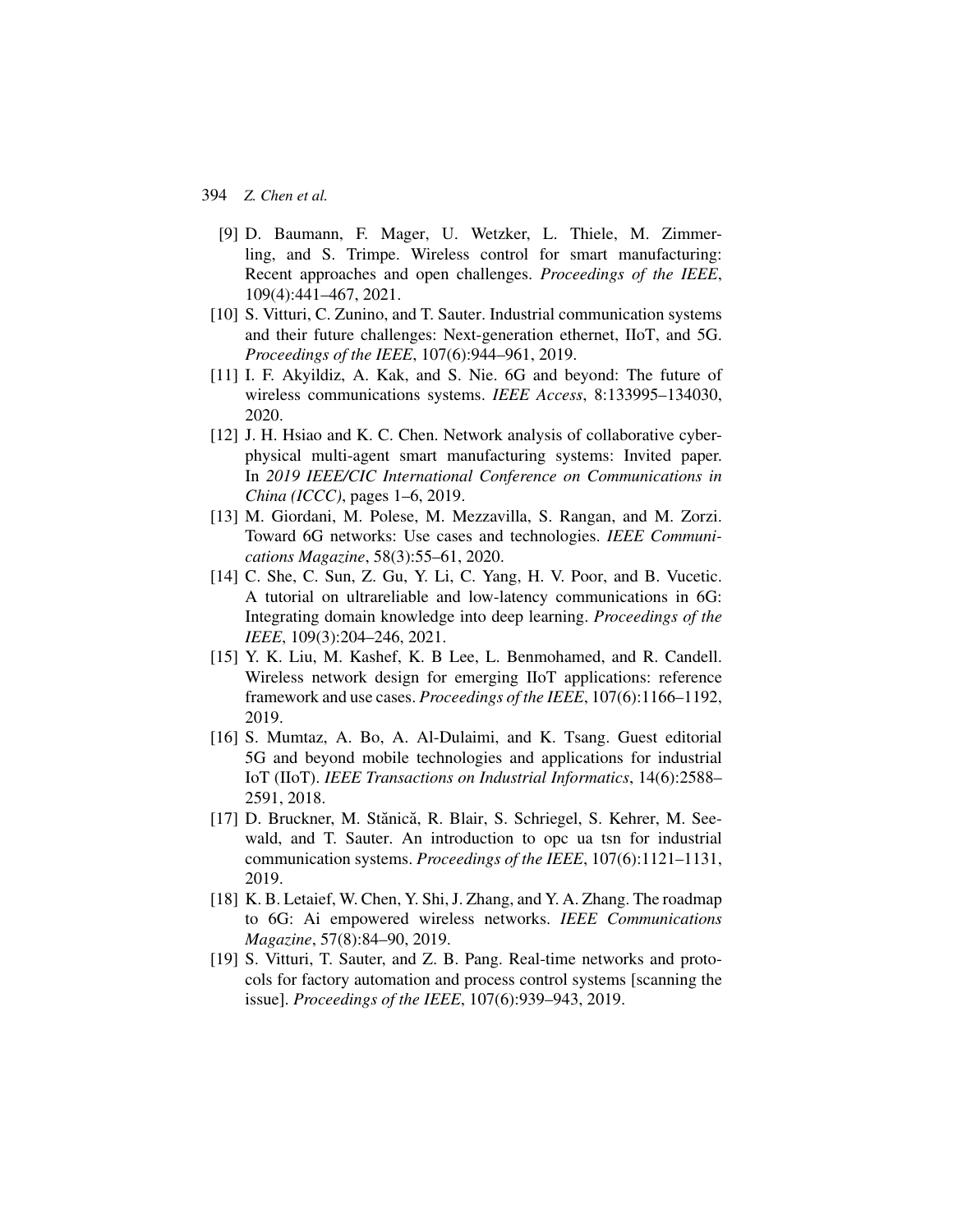- <span id="page-24-0"></span>[20] S. Y. Lien, T. H. Liau, C. Y. Kao, and K. C. Chen. Cooperative access class barring for machine-to-machine communications. *IEEE Transactions on Wireless Communications*, 11(1):27–32, 2012.
- <span id="page-24-1"></span>[21] X. Chen, D. W. K. Ng, W. Yu, E. G. Larsson, N. Al-Dhahir, and R. Schober. Massive access for 5G and beyond. *IEEE Journal on Selected Areas in Communications*, 39(3):615–637, 2021.
- <span id="page-24-2"></span>[22] A. Al-Fuqaha, M. Guizani, M. Mohammadi, M. Aledhari, and M. Ayyash. Internet of things: A survey on enabling technologies, protocols, and applications. *IEEE communications surveys & tutorials*, 17(4):2347–2376, 2015.
- [23] M. Agiwal, A. Roy, and N. Saxena. Next generation 5G wireless networks: A comprehensive survey. *IEEE Communications Surveys & Tutorials*, 18(3):1617–1655, 2016.
- [24] Z. H. Li, J. Chen, R. Ni, S. Chen, X. Li, and Q. Y. Zhao. Enabling heterogeneous MMTC by energy-efficient and connectivity-aware clustering and routing. In *2017 IEEE Globecom Workshops (GC Wkshps)*, pages 1–6. IEEE, 2017.
- [25] P. Popovski, K. F. Trillingsgaard, O. Simeone, and G. Durisi. 5G wireless network slicing for eMBB, URLLC, and mMTC: A communication-theoretic view. *IEEE Access*, 6:55765–55779, 2018.
- [26] B. A. Jayawickrama, Y. He, E. Dutkiewicz, and M. D. Mueck. Scalable spectrum access system for massive machine type communication. *IEEE Network*, 32(3):154–160, 2018.
- <span id="page-24-3"></span>[27] C. Bockelmann, N. K Pratas, G. Wunder, S. Saur, M. Navarro, D. Gregoratti, G. Vivier, E. De Carvalho, Y. L. Ji, C. Stefanović, et al. Towards massive connectivity support for scalable mMTC communications in 5G networks. *IEEE access*, 6:28969–28992, 2018.
- <span id="page-24-4"></span>[28] P. Castagno, V. Mancuso, M. Sereno, and M. A. Marsan. A simple model of mtc in smart factories. In *IEEE INFOCOM 2018 – IEEE Conference on Computer Communications*, pages 2591–2599, 2018.
- <span id="page-24-5"></span>[29] T. M. Ho, T. D. Tran, T. T. Nguyen, S.M. Kazmi, L. B. Le, C. S. Hong, and L. Hanzo. Next-generation wireless solutions for the smart factory, smart vehicles, the smart grid and smart cities. *arXiv preprint arXiv:1907.10102*, 2019.
- <span id="page-24-6"></span>[30] G. P. Fettweis. The tactile internet: Applications and challenges. *IEEE Vehicular Technology Magazine*, 9(1):64–70, 2014.
- <span id="page-24-7"></span>[31] A. Aijaz and M. Sooriyabandara. The tactile internet for industries: A review. *Proceedings of the IEEE*, 107(2):414–435, 2019.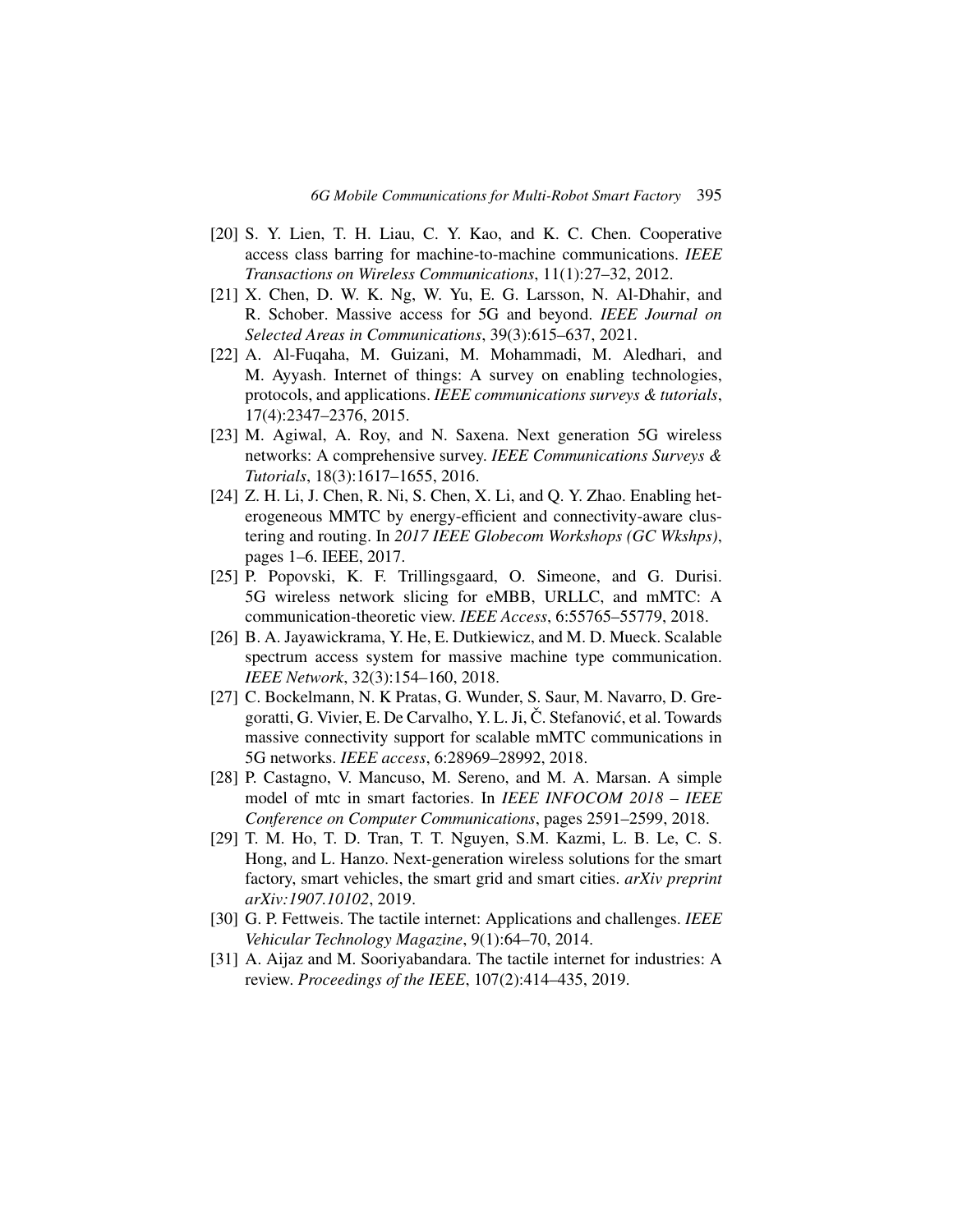- <span id="page-25-0"></span>[32] W. Haerick and M. Gupta. 5G and the factories of the future. *5G-PPP White Paper*, 2015.
- <span id="page-25-9"></span>[33] M. Luvisotto, Z. B. Pang, and D. Dzung. Ultra high performance wireless control for critical applications: Challenges and directions. *IEEE Transactions on Industrial Informatics*, 13(3):1448–1459, 2016.
- <span id="page-25-1"></span>[34] M. Luvisotto, Z. B. Pang, and D. Dzung. High-performance wireless networks for industrial control applications: New targets and feasibility. *Proceedings of the IEEE*, 107(6):1074–1093, 2019.
- <span id="page-25-2"></span>[35] T. Hößler, M. Simsek, and G. P Fettweis. Mission reliability for urllc in wireless networks. *IEEE Communications Letters*, 22(11):2350–2353, 2018.
- [36] M. Klügel, M. Mamduhi, O. Ayan, M. Vilgelm, K. H Johansson, S. Hirche, and W. Kellerer. Joint cross-layer optimization in real-time networked control systems. *IEEE Transactions on Control of Network Systems*, 7(4):1903–1915, 2020.
- <span id="page-25-3"></span>[37] Q. B. Jin, S. Wu, R. D. Zhang, and R. Q. Lu. Improved minmax control for industrial networked systems over imperfect communication. *IEEE Transactions on Systems, Man, and Cybernetics: Systems*, 50(4):1310– 1317, 2017.
- <span id="page-25-4"></span>[38] K. S. Kim, D. K. Kim, C. B. Chae, S. Choi, Y. Chai Ko, J. Kim, Y. G. Lim, M. Yang, S. Kim, B. Lim, et al. Ultrareliable and low-latency communication techniques for tactile internet services. *Proceedings of the IEEE*, 107(2):376–393, 2018.
- <span id="page-25-5"></span>[39] D. Ratasich, F. Khalid, F. Geissler, R. Grosu, M. Shafique, and E. Bartocci. A roadmap toward the resilient internet of things for cyber-physical systems. *IEEE Access*, 7:13260–13283, 2019.
- <span id="page-25-6"></span>[40] S. Ji, S. Lee, S. Yoo, I. Suh, I. Kwon, F. C. Park, S. Lee, and H. Kim. Learning-based automation of robotic assembly for smart manufacturing. *Proceedings of the IEEE*, 109(4):423–440, 2021.
- <span id="page-25-8"></span>[41] B. Chen, J. Wan, L. Shu, P. Li, M. Mukherjee, and B. Yin. Smart factory of industry 4.0: Key technologies, application case, and challenges. *IEEE Access*, 6:6505–6519, 2018.
- <span id="page-25-7"></span>[42] J. Wan, X. Li, H. N. Dai, A. Kusiak, M. Martínez-García, and D. Li. Artificial-intelligence-driven customized manufacturing factory: Key technologies, applications, and challenges. *Proceedings of the IEEE*, 109(4):377–398, 2021.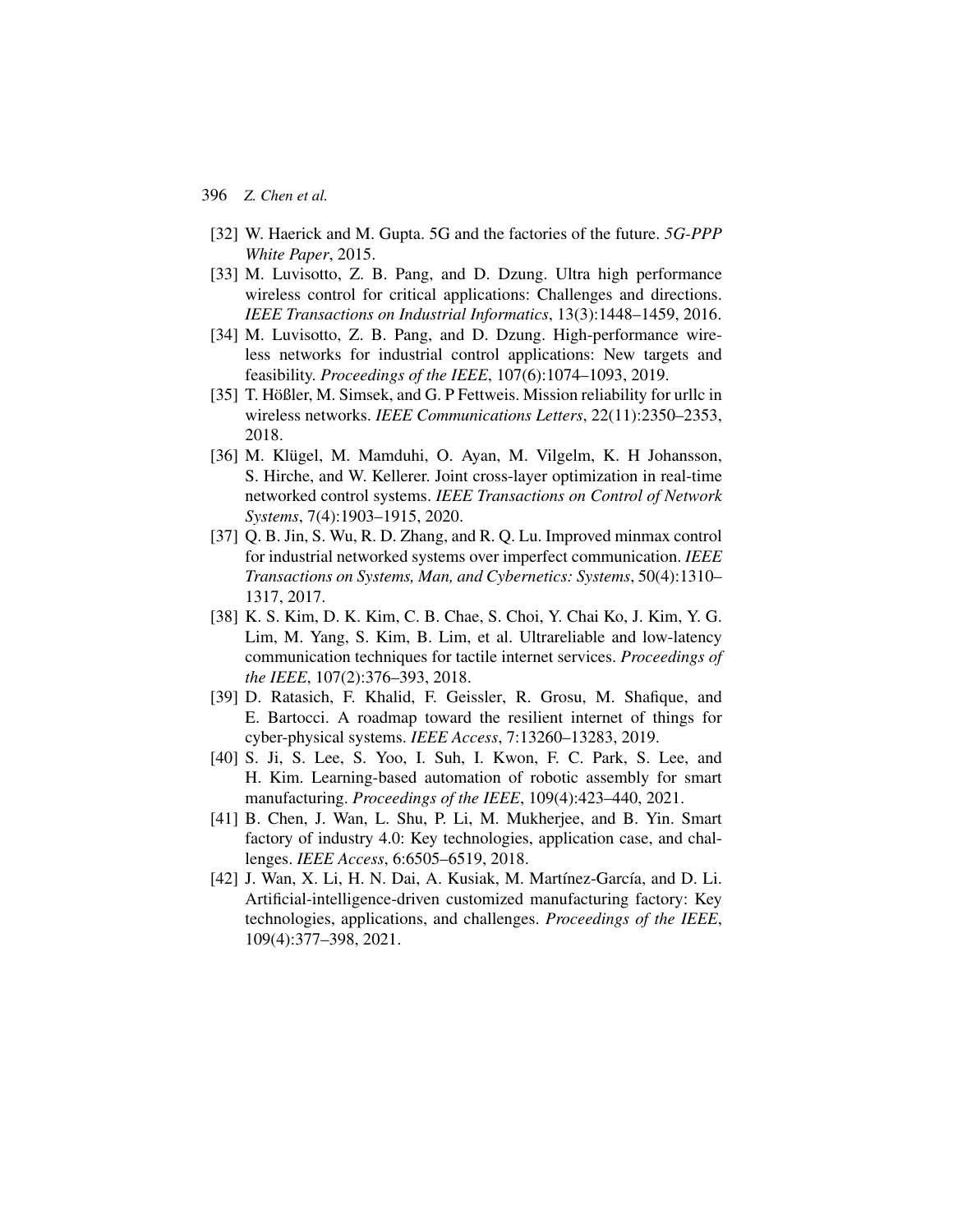- <span id="page-26-0"></span>[43] W. M. Shen, L. H. Wang, and Q. Hao. Agent-based distributed manufacturing process planning and scheduling: a state-of-the-art survey. *IEEE Transactions on Systems, Man, and Cybernetics, Part C (Applications and Reviews)*, 36(4):563–577, 2006.
- <span id="page-26-1"></span>[44] A. Giret, D. Trentesaux, M. A. Salido, E. Garcia, and E. Adam. A holonic multi-agent methodology to design sustainable intelligent manufacturing control systems. *Journal of cleaner production*, 167:1370–1386, 2017.
- <span id="page-26-2"></span>[45] Y. Liu and X. Xu. Industry 4.0 and cloud manufacturing: A comparative analysis. *Journal of Manufacturing Science and Engineering*, 139(3):034701, 2017.
- <span id="page-26-3"></span>[46] D. A. Chekired, L. Khoukhi, and H. T. Mouftah. Industrial IoT data scheduling based on hierarchical fog computing: A key for enabling smart factory. *IEEE Transactions on Industrial Informatics*, 14(10):4590–4602, 2018.
- <span id="page-26-4"></span>[47] E. Ko, K. C. Chen, and S. Y. Lien. Collaborative partially-observable reinforcement learning using wireless communications. *IEEE ICC*, 00(1):1–6, 2021.
- <span id="page-26-5"></span>[48] W. Liang, M. Zheng, J. Zhang, H. Shi, H. Yu, Y. Yang, S. Liu, W. Yang, and X. Zhao. Wia-fa and its applications to digital factory: A wireless network solution for factory automation. *Proceedings of the IEEE*, 107(6):1053–1073, 2019.
- <span id="page-26-6"></span>[49] Y. F. Zhang, C. Qian, J. X. Lv, and Y. Liu. Agent and cyber-physical system based self-organizing and self-adaptive intelligent shopfloor. *IEEE Transactions on Industrial Informatics*, 13(2):737–747, 2016.
- [50] Y. F. Zhang, Z. F. Zhu, and J. X. Lv. CPS-based smart control model for shopfloor material handling. *IEEE Transactions on Industrial Informatics*, 14(4):1764–1775, 2017.
- <span id="page-26-7"></span>[51] E. A Oyekanlu, A. C Smith, W. P Thomas, G. Mulroy, D. Hitesh, M. Ramsey, D. J Kuhn, J. D Mcghinnis, S. C Buonavita, N. A Looper, et al. A review of recent advances in automated guided vehicle technologies: Integration challenges and research areas for 5G-based smart manufacturing applications. *IEEE Access*, 8:202312–202353, 2020.
- <span id="page-26-8"></span>[52] Y. Luo, Y. Duan, W. F. Li, P. Pace, and G. Fortino. A novel mobile and hierarchical data transmission architecture for smart factories. *IEEE Transactions on Industrial Informatics*, 14(8):3534–3546, 2018.
- <span id="page-26-9"></span>[53] G. Fortino, F. Messina, D. Rosaci, G. M. L. Sarné, and C. Savaglio. A trust-based team formation framework for mobile intelligence in smart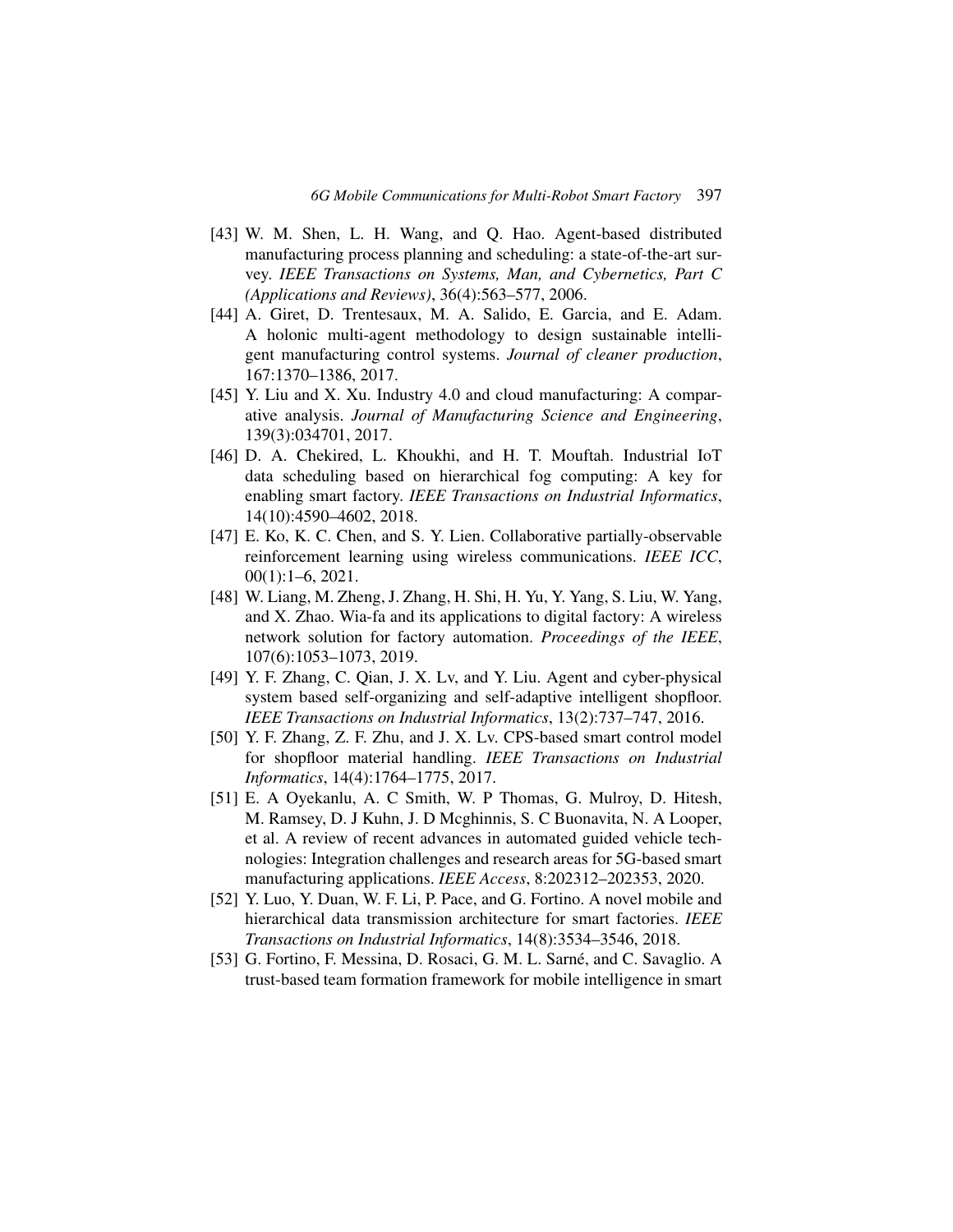factories. *IEEE Transactions on Industrial Informatics*, 16(9):6133– 6142, 2020.

- <span id="page-27-0"></span>[54] K. C. Chen and H. M. Hung. Wireless robotic communication for collaborative multi-agent systems. In *ICC 2019 – 2019 IEEE International Conference on Communications (ICC)*, pages 1–7, 2019.
- <span id="page-27-1"></span>[55] I. Álvarez, A. Ballesteros, M. Barranco, D. Gessner, S. Djerasevic, and J. Proenza. Fault tolerance in highly reliable ethernet-based industrial systems. *Proceedings of the IEEE*, 107(6):977–1010, 2019.
- <span id="page-27-5"></span>[56] J. Theunissen, H. Xu, R. Y. Zhong, and X. Xu. Smart agv system for manufacturing shopfloor in the context of industry 4.0. In *2018 25th International Conference on Mechatronics and Machine Vision in Practice (M2VIP)*, pages 1–6, 2018.
- <span id="page-27-4"></span>[57] G. Berardinelli, N.H. Mahmood, I. Rodriguez, and P. Mogensen. Beyond 5g wireless irt for industry 4.0: Design principles and spectrum aspects. In *2018 IEEE Globecom Workshops (GC Wkshps)*, pages 1–6, 2018.
- [58] I. Jovović, S. Husnjak, I. Forenbacher, and S. Maček. Innovative application of 5G and blockchain technology in industry 4.0. *EAI Endorsed Transactions on Industrial Networks and Intelligent Systems*, 6(18), 2019.
- [59] K. B. Letaief, W. Chen, Y. Shi, J. Zhang, and Y. A. Zhang. The roadmap to 6G: Ai empowered wireless networks. *IEEE Communications Magazine*, 57(8):84–90, 2019.
- <span id="page-27-2"></span>[60] International Telecommunication Union (ITU). Minimum requirements related to technical performance for imt-2020 radio interface (s). *Radiocommunication Sector of ITU – ITU-R*, pages 1–9, 2017.
- <span id="page-27-3"></span>[61] J.Walia, H.Hämmäinen, K.Kilkki, and S.Yrjölä. 5G network slicing strategies for a smart factory. *Computers in industry*, 111:108–120, 2019.
- <span id="page-27-6"></span>[62] D. Cavalcanti, J. Perez-Ramirez, M. M. Rashid, J. Fang, M. Galeev, and K. B. Stanton. Extending accurate time distribution and timeliness capabilities over the air to enable future wireless industrial automation systems. *Proceedings of the IEEE*, 107(6):1132–1152, 2019.
- <span id="page-27-7"></span>[63] M. Felser, M. Rentschler, and O. Kleineberg. Coexistence standardization of operation technology and information technology. *Proceedings of the IEEE*, 107(6):962–976, 2019.
- <span id="page-27-8"></span>[64] I. F. Akyildiz, A. Kak, and S. Nie. 6G and beyond: The future of wireless communications systems. *IEEE Access*, 8:133995–134030, 2020.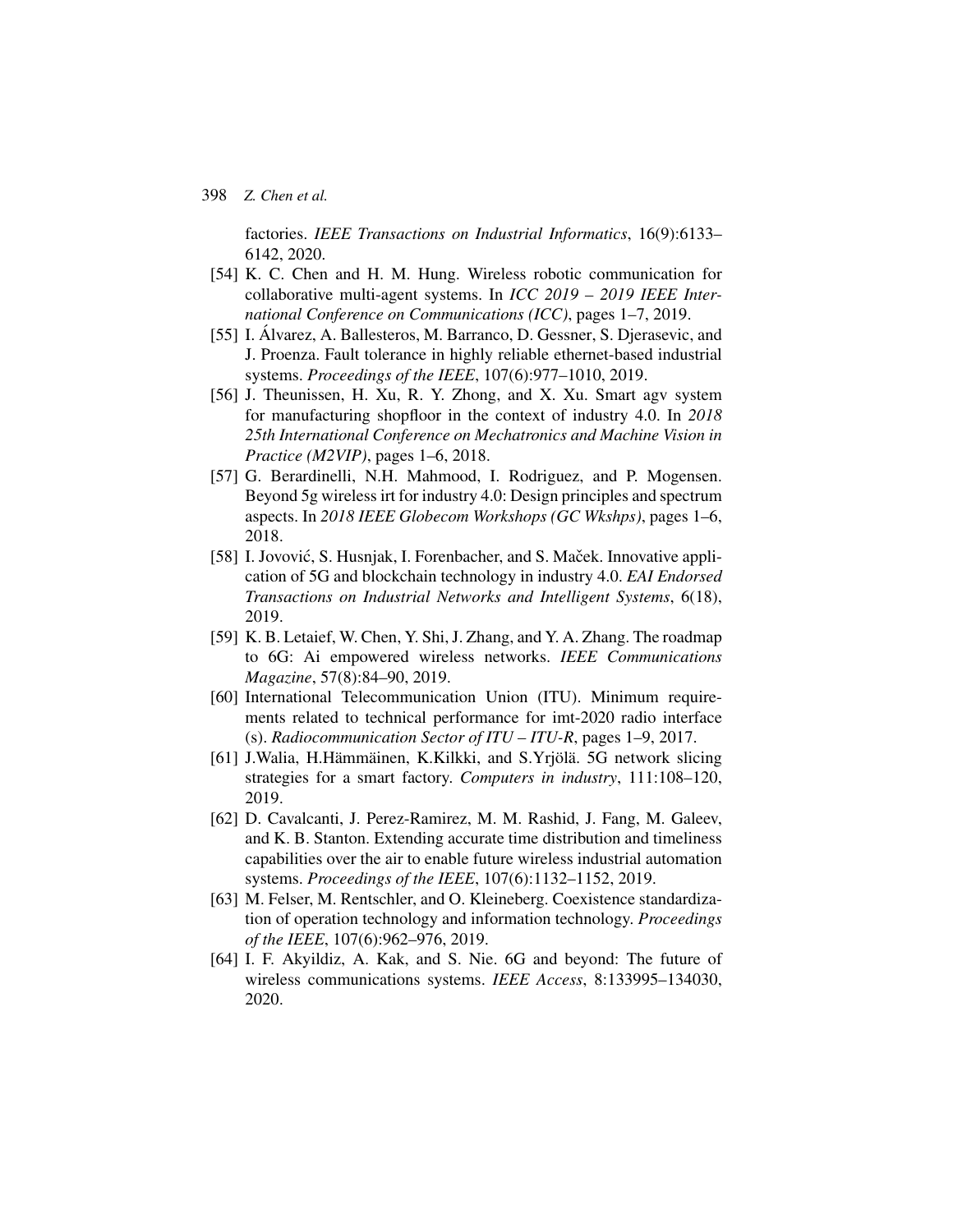- <span id="page-28-0"></span>[65] B. P. Gerkey and M. J. Matarić. A formal analysis and taxonomy of task allocation in multi-robot systems. *The International Journal of Robotics Research*, 23(9):939–954, 2004.
- <span id="page-28-1"></span>[66] K. C. Chen. *Artificial Intelligence in Wireless Robotics*. River Publisher, 2020.
- <span id="page-28-2"></span>[67] Z. Liu, H. Wang, W. Chen, J. Yu, and J. Chen. An incidental delivery based method for resolving multirobot pairwised transportation problems. *IEEE Transactions on Intelligent Transportation Systems*, 17(7):1852–1866, 2016.
- <span id="page-28-7"></span>[68] M. Pearce, B. Mutlu, J. Shah, and R. Radwin. Optimizing makespan and ergonomics in integrating collaborative robots into manufacturing processes. *IEEE Transactions on Automation Science and Engineering*, 15(4):1772–1784, 2018.
- <span id="page-28-3"></span>[69] C. Nam and D. A. Shell. Robots in the huddle: Upfront computation to reduce global communication at run time in multirobot task allocation. *IEEE Transactions on Robotics*, 36(1):125–141, 2020.
- <span id="page-28-4"></span>[70] W.B. Powell, H. Simao, and B. Bouzaiene-Ayari. Approximate dynamic programming in transportation and logistics: a unified framework. *EURO Journal on Transportation and Logistics*, 1(3):237–284, 2012.
- <span id="page-28-5"></span>[71] X. M. Li, D. Li, J. F. Wan, A. V Vasilakos, C. F. Lai, and S. Y. Wang. A review of industrial wireless networks in the context of industry 4.0. *Wireless networks*, 23(1):23–41, 2017.
- <span id="page-28-6"></span>[72] 5G ACIA. 5G for connected industries and automation. white paper, 2nd ed. 2019. [https://www.5gacia.org/publications/5g-for-connected-i](https://www.5gacia.org/publications/5g-for-connected-industries-and-automation-white-paper/) [ndustries-and-automation-white-paper/.](https://www.5gacia.org/publications/5g-for-connected-industries-and-automation-white-paper/)
- <span id="page-28-8"></span>[73] U. Kannengiesser and H. Müller. Towards agent-based smart factories: A subject-oriented modeling approach. In *2013 IEEE/WIC/ACM International Joint Conferences on Web Intelligence (WI) and Intelligent Agent Technologies (IAT)*, volume 3, pages 83–86. IEEE, 2013.
- <span id="page-28-9"></span>[74] I. Kovalenko, D. Tilbury, and K. Barton. The model-based product agent: A control oriented architecture for intelligent products in multi-agent manufacturing systems. *Control Engineering Practice*, 86:105–117, 2019.
- <span id="page-28-10"></span>[75] H. Feng, J. Llorca, A. M Tulino, and A. F Molisch. Optimal dynamic cloud network control. *IEEE/ACM Transactions on Networking*, 26(5):2118–2131, 2018.
- <span id="page-28-11"></span>[76] E. Ko and K. C. Chen. Wireless communications meets artificial intelligence: An illustration by autonomous vehicles on manhattan streets. In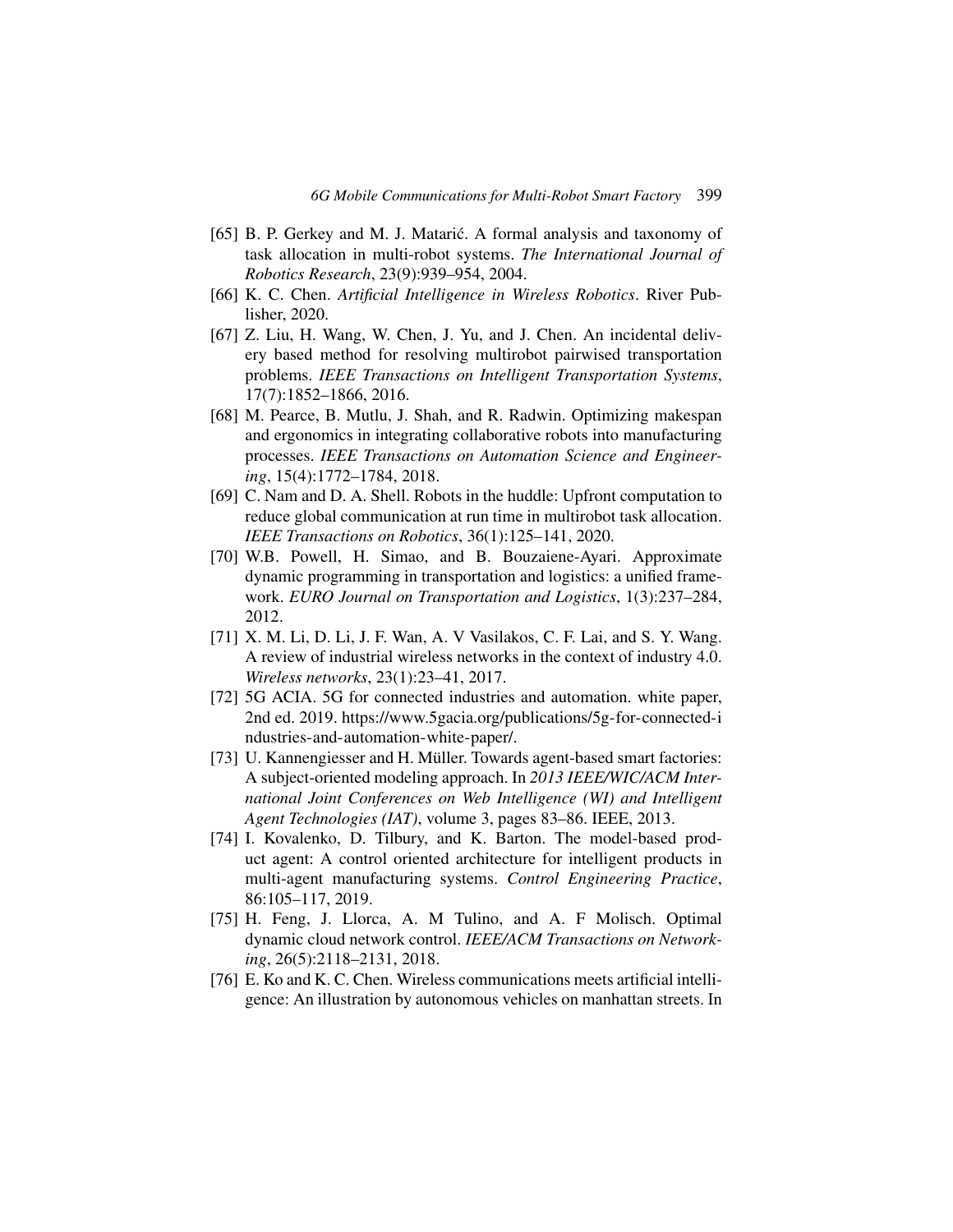*2018 IEEE Global Communications Conference (GLOBECOM)*, pages 1–7, 2018.

- <span id="page-29-0"></span>[77] Xavier Vilajosana, Thomas Watteyne, Mališa Vučinić, Tengfei Chang, and Kristofer SJ Pister. 6tisch: Industrial performance for ipv6 internetof-things networks. *Proceedings of the IEEE*, 107(6):1153–1165, 2019.
- <span id="page-29-1"></span>[78] Huu-Dung Ngo and Hyo-Sik Yang. Latency and traffic reduction for process-level network in smart substation based on high-availability seamless redundancy. *IEEE Transactions on Industrial Electronics*, 63(4):2181–2189, 2015.
- <span id="page-29-2"></span>[79] Federico Tramarin, Aloysius K Mok, and Song Han. Real-time and reliable industrial control over wireless lans: Algorithms, protocols, and future directions. *Proceedings of the IEEE*, 107(6):1027–1052, 2019.
- <span id="page-29-3"></span>[80] Online. Ieee 802.15 wpans task group 4. [http://www.ieee802.org/15/p](http://www.ieee802.org/15/pub/TG4.html) [ub/TG4.html.](http://www.ieee802.org/15/pub/TG4.html)
- <span id="page-29-4"></span>[81] Johan Åkerberg, Mikael Gidlund, and Mats Björkman. Future research challenges in wireless sensor and actuator networks targeting industrial automation. In *2011 9th IEEE International Conference on Industrial Informatics*, pages 410–415. IEEE, 2011.
- <span id="page-29-5"></span>[82] Stig Petersen and Simon Carlsen. Wirelesshart versus isa100. 11a: The format war hits the factory floor. *IEEE Industrial Electronics Magazine*, 5(4):23–34, 2011.
- <span id="page-29-6"></span>[83] Online. Ieee p802.11—task group ax. [http://www.ieee802.org/11/Rep](http://www.ieee802.org/11/Reports/tgax_update.htm) orts/tgax [update.htm.](http://www.ieee802.org/11/Reports/tgax_update.htm)
- <span id="page-29-7"></span>[84] Petar Popovski, Jimmy J Nielsen, Cedomir Stefanovic, Elisabeth De Carvalho, Erik Strom, Kasper F Trillingsgaard, Alexandru-Sabin Bana, Dong Min Kim, Radoslaw Kotaba, Jihong Park, et al. Wireless access for ultra-reliable low-latency communication: Principles and building blocks. *Ieee Network*, 32(2):16–23, 2018.
- <span id="page-29-8"></span>[85] P. J. Mosterman and J. Zander. Industry 4.0 as a cyber-physical system study. *Software & Systems Modeling*, 15(1):17–29, 2016.
- <span id="page-29-9"></span>[86] P. Derler, E. A. Lee, and A. Sangiovanni Vincentelli. Modeling cyber–physical systems. *Proceedings of the IEEE*, 100(1):13–28, 2012.
- <span id="page-29-10"></span>[87] K. Kim and P. R. Kumar. Cyber–physical systems: A perspective at the centennial. *Proceedings of the IEEE*, 100(Special Centennial Issue):1287–1308, 2012.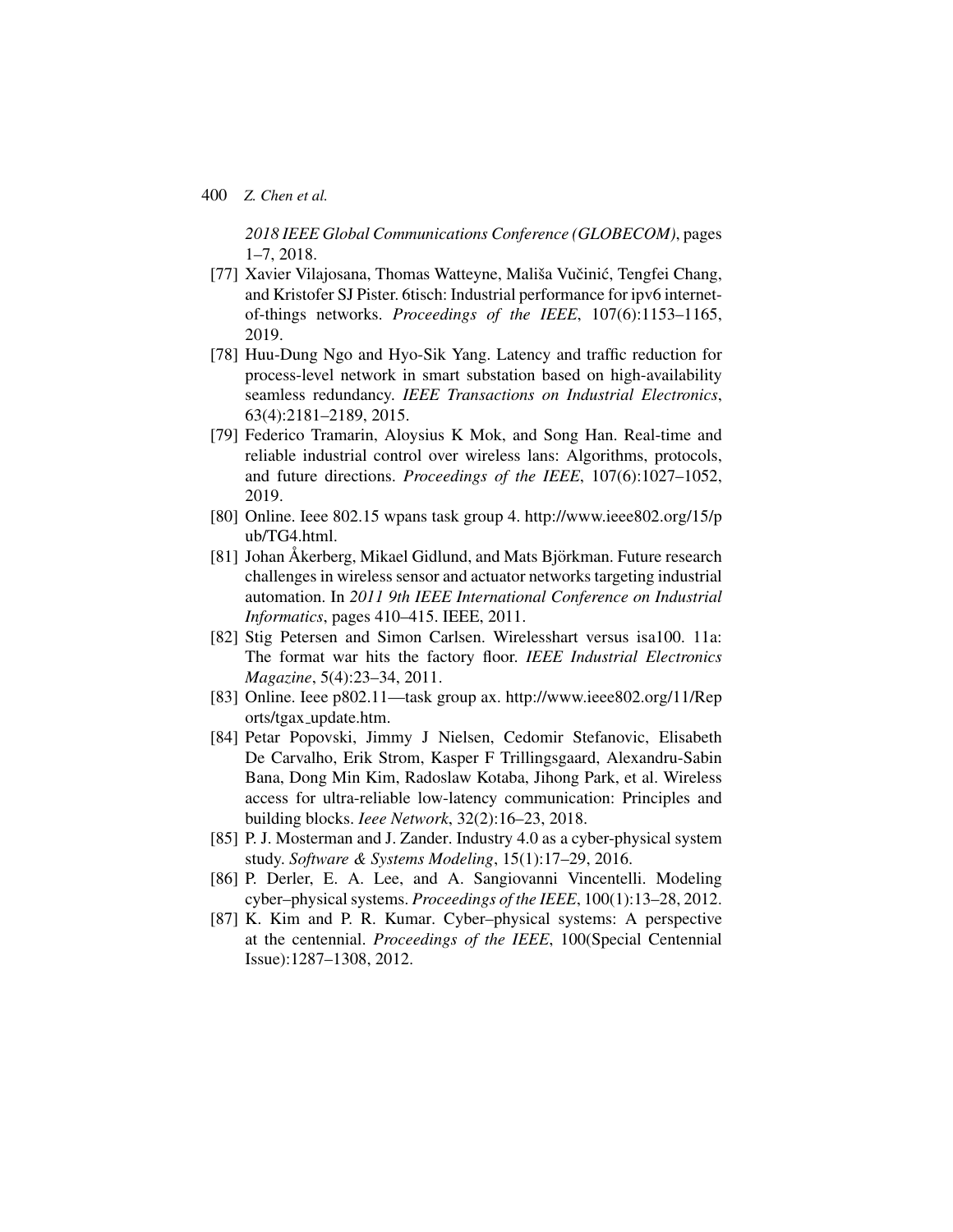- <span id="page-30-0"></span>[88] J. Abbenseth, F.G. Lopez, C. Henkel, and S. Dörr. Cloud-based cooperative navigation for mobile service robots in dynamic industrial environments. In *Proceedings of the Symposium on Applied Computing*, pages 283–288, 2017.
- <span id="page-30-1"></span>[89] B. X. Fang. *Cyberspace sovereignty*. Springer, 2018.
- <span id="page-30-2"></span>[90] Nilufer Tuptuk and Stephen Hailes. Security of smart manufacturing systems. *Journal of Manufacturing Systems*, 47:93–106, 2018.
- <span id="page-30-3"></span>[91] P. Mahesh, A. Tiwari, C. Jin, P. R. Kumar, A. L. N. Reddy, S. T. S. Bukkapatanam, N. Gupta, and R. Karri. A survey of cybersecurity of digital manufacturing. *Proceedings of the IEEE*, 109(4):495–516, 2021.
- <span id="page-30-4"></span>[92] M. Pajic, J. Weimer, N. Bezzo, O. Sokolsky, G. J. Pappas, and I. Lee. Design and implementation of attack-resilient cyberphysical systems: With a focus on attack-resilient state estimators. *IEEE Control Systems Magazine*, 37(2):66–81, 2017.
- <span id="page-30-5"></span>[93] I. Linkov and A. Kott. Fundamental concepts of cyber resilience: Introduction and overview. In *Cyber resilience of systems and networks*, pages 1–25. Springer, 2019.
- <span id="page-30-6"></span>[94] Y. Chen, S. Kar, and J. M. F. Moura. Resilient distributed estimation: Sensor attacks. *IEEE Transactions on Automatic Control*, 64(9):3772– 3779, 2019.
- <span id="page-30-7"></span>[95] F. Rosas, K. C. Chen, and D. Gündüz. Social learning for resilient data fusion against data falsification attacks. *Computational social networks*, 5(1):1–25, 2018.
- <span id="page-30-8"></span>[96] D. J. Miller, Z. Xiang, and G. Kesidis. Adversarial learning targeting deep neural network classification: A comprehensive review of defenses against attacks. *Proceedings of the IEEE*, 108(3):402–433, 2020.
- <span id="page-30-9"></span>[97] A. Burg, A. Chattopadhyay, and K. Y. Lam. Wireless communication and security issues for cyber–physical systems and the internet-ofthings. *Proceedings of the IEEE*, 106(1):38–60, 2018.
- <span id="page-30-10"></span>[98] S. Karnouskos and F. Kerschbaum. Privacy and integrity considerations in hyperconnected autonomous vehicles. *Proceedings of the IEEE*, 106(1):160–170, 2018.
- <span id="page-30-11"></span>[99] B. X. Fang. Define cyberspace security. *Chinese Journal of Network and Information Security*, 4(1):1, 2018.
- <span id="page-30-12"></span>[100] K. Paridari, N. O'Mahony, A. El-Din Mady, R. Chabukswar, M. Boubekeur, and H. Sandberg. A framework for attack-resilient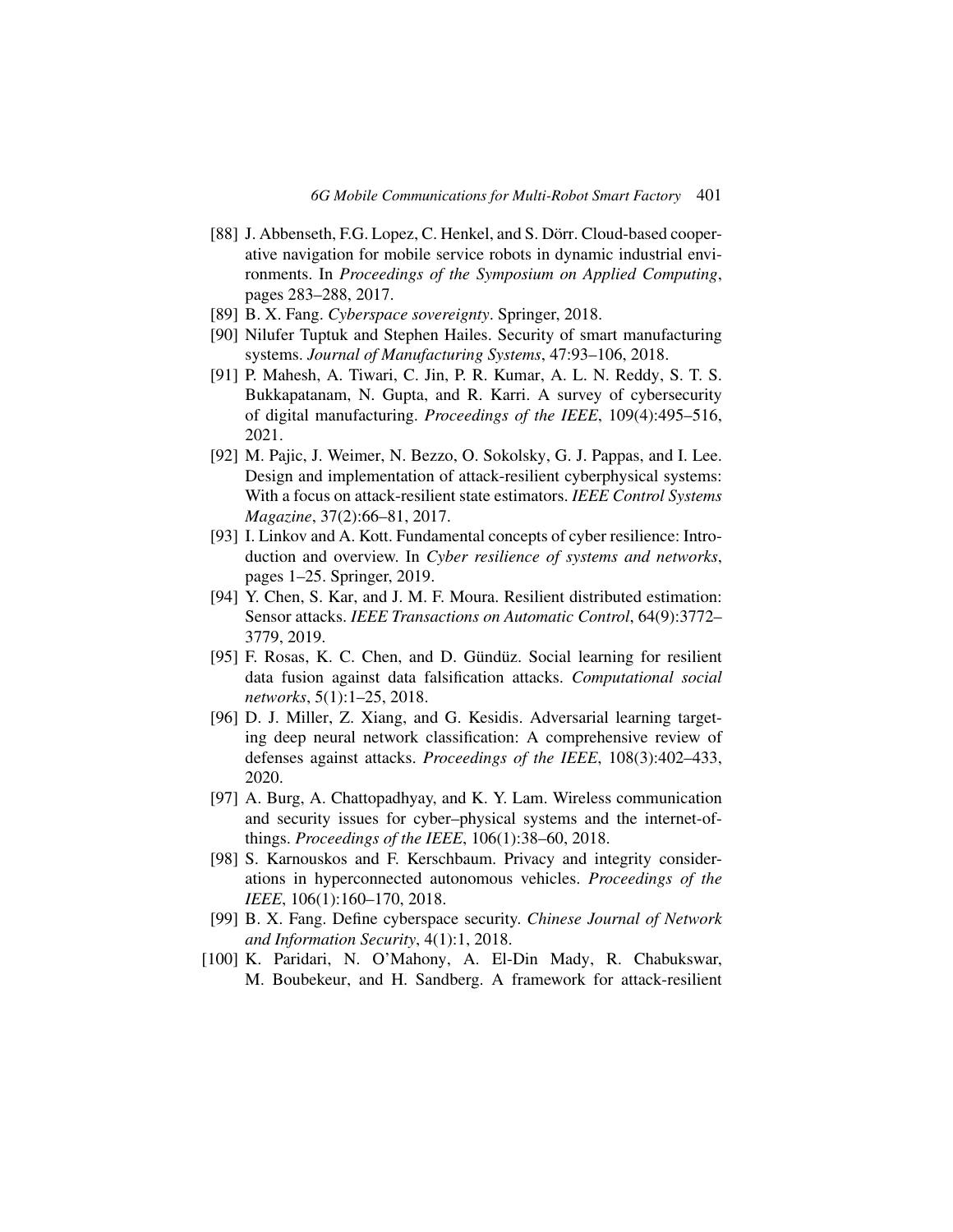industrial control systems: Attack detection and controller reconfiguration. *Proceedings of the IEEE*, 106(1):113–128, 2018.

- <span id="page-31-0"></span>[101] C. Irvene, D. Formby, S. Litchfield, and R. Beyah. Honeybot: A honeypot for robotic systems. *Proceedings of the IEEE*, 106(1):61–70, 2018.
- <span id="page-31-1"></span>[102] C. Dong, Y. Xu, X. M. Liu, F. Zhang, G. R. He, and Y. Z. Chen. Hardware trojans in chips: A survey for detection and prevention. *Sensors*, 20(18):5165, 2020.
- <span id="page-31-2"></span>[103] D. Zhang, G. Feng, Y. Shi, and D. Srinivasan. Physical safety and cyber security analysis of multi-agent systems: A survey of recent advances. *IEEE/CAA Journal of Automatica Sinica*, 8(2):319–333, 2021.

# **Biographies**



**Zhenyi Chen** received the B.S. and M.S. degrees in computer science from the College of Mathematics and Computer Science, Fuzhou University, China, in 2000 and 2005, respectively, and the Ph.D. degree in computer science from the Computer School, Wuhan University, China, in 2012. He is currently pursuing the second Ph.D. degree with the Department of Electrical Engineering, University of South Florida. His research interests include swarm intelligence, optimization and smart manufacturing.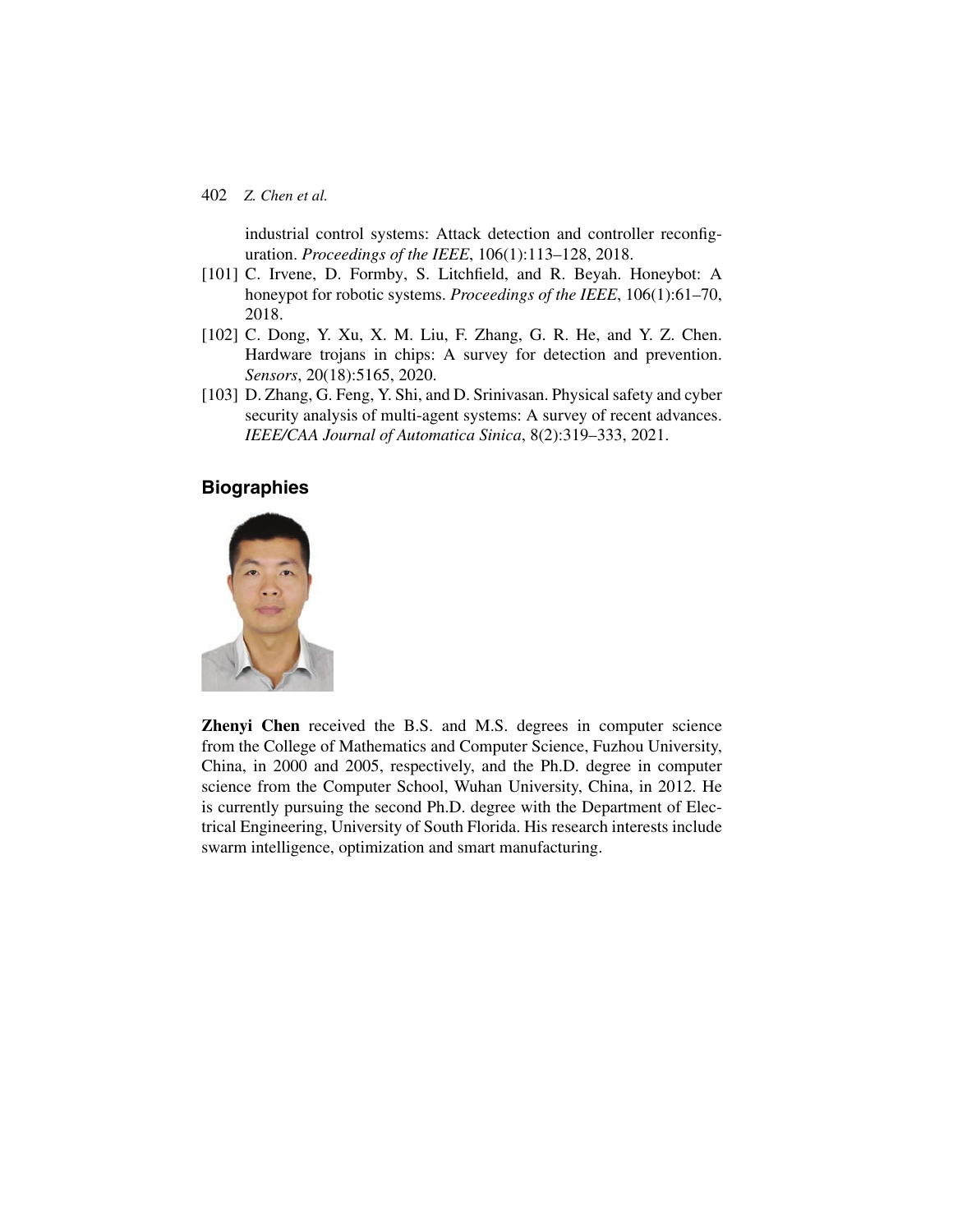

**Kwang-Cheng Chen** received the B.S. degree from the National Taiwan University, Taipei, Taiwan, in 1983 and the M.S. and Ph.D. degrees from the University of Maryland, College Park, MD, USA, in 1987 and 1989, respectively, all in electrical engineering. He was with SSE, Bethesda, MD, COMSAT, Clarksburg, MD, IBM Thomas J. Watson Research Center, IBM T.J. Watson Research Center, Yorktown and National Tsing Hua University, Hsinchu, Taiwan. From 1998 to 2016, he was a Distinguished Professor with the National Taiwan University, Taipei, Taiwan, ROC, where he was the Director of the Graduate Institute of Communication Engineering and the Communication Research Center and the Associate Dean for Academic Affairs of the College of Electrical Engineering and Computer Science from 2009 to 2015. Since 2016, he has been the Professor of electrical engineering with the University of South Florida, Tampa, FL, USA. He also actively participates in and has contributed essential technology to various IEEE 802, Bluetooth, LTE and LTE-A, 5G-NR, and ITU-T FG ML5G wireless standards. His recent research interests include wireless networks, multirobot systems, Internet of Things (IoT), and cyber–physical system (CPS), social networks and data analytics, and cybersecurity. Dr. Chen, an IEEE Fellow, received a number of IEEE awards, including the 2011 IEEE COMSOC WTC Recognition Award, the 2014 IEEE Jack Neubauer Memorial Award, and the 2014 IEEE COMSOC AP Outstanding Paper Award. He has actively participated in the organization of various IEEE conferences as the general/TPC chair/co-chair, and has served in editorship with several IEEE journals.